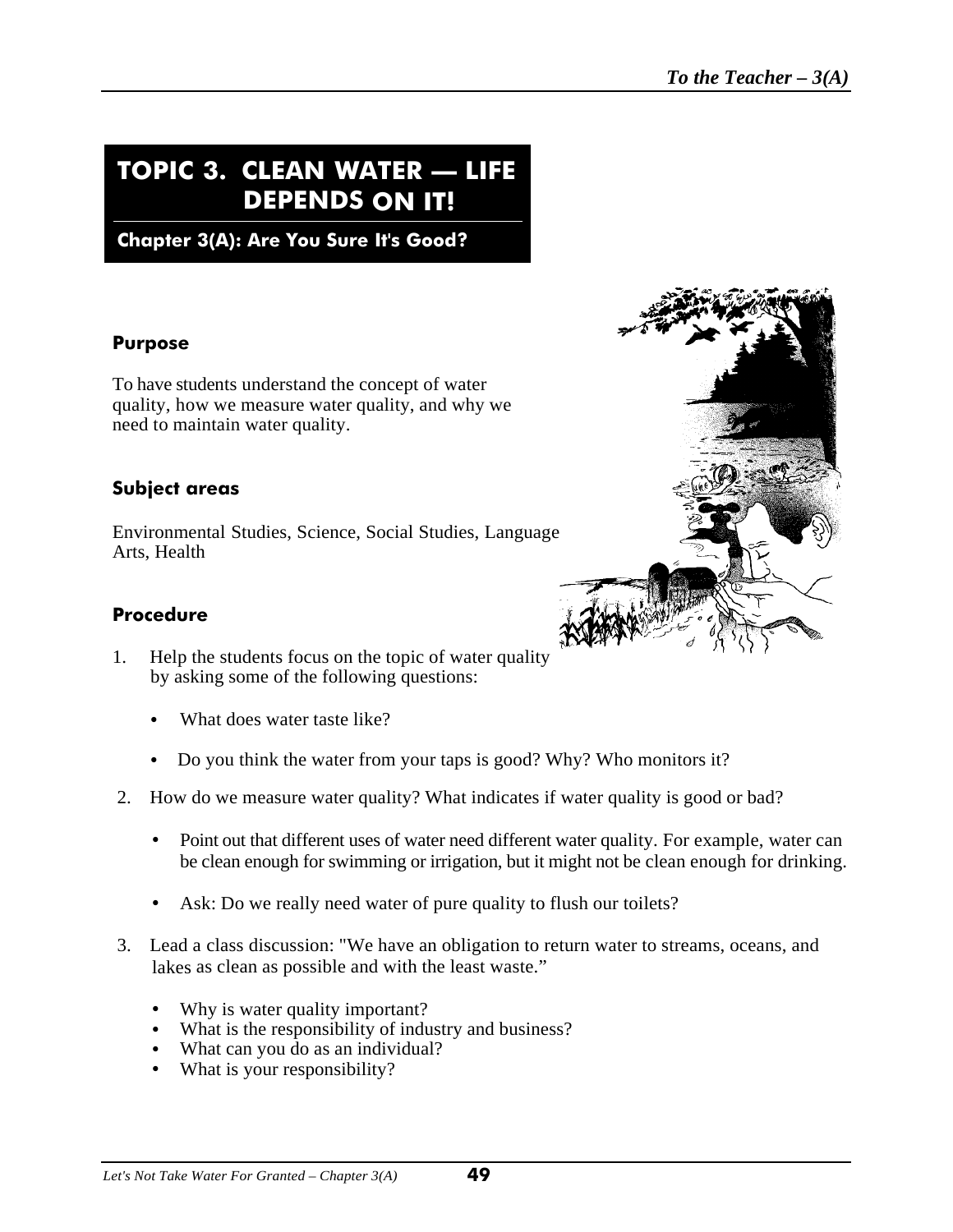## **Vocabulary**

| contaminate    | monitor    | sediments |
|----------------|------------|-----------|
| desalinization | pesticides | stringent |
| herbicides     | sanitation | toxic     |
| Irrigate       |            |           |

#### **References**

- Freshwater Series A-3: "Clean Water Life Depends on It!"
- *A Primer on Fresh Water*: "How Good is It?"

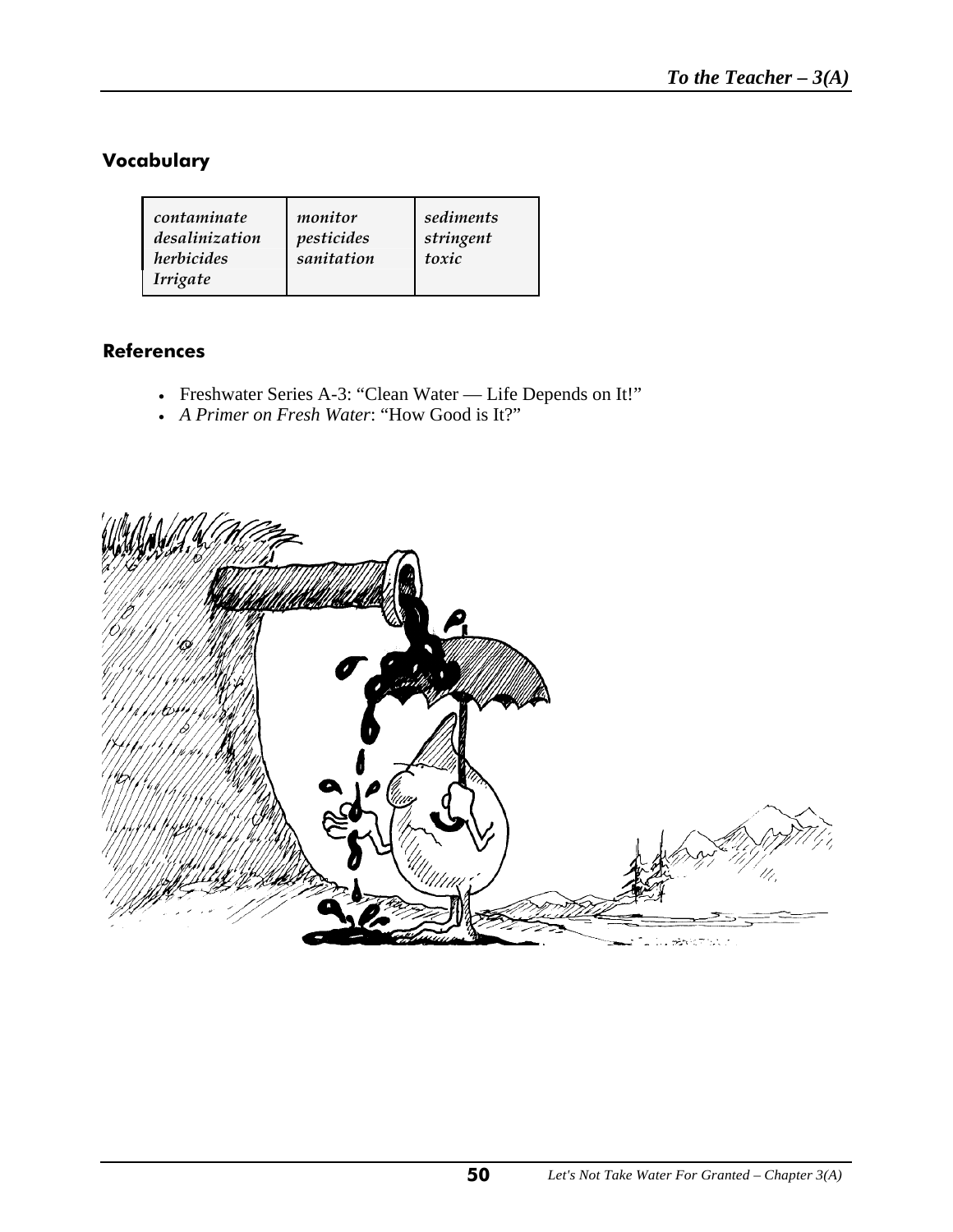

# **TOPIC 3. CLEAN WATER — LIFE DEPENDS ON IT!**

**Chapter 3(A): Are You Sure It's Good?**

## **Is this good enough to drink?**

Lucky you! It's holiday time and you and your family are going on a vacation to Mexico (or Africa, or India, or China, or Russia, or Asia). Pick a destination.

Whichever country is your destination, one of the first pieces of advice you will be given is, "Whatever you do, don't drink the water!"

You will also be warned against eating any fruit or vegetable that can't be peeled. You will not take water for granted again after this trip.

It's time to count your lucky stars. You live in one of the few countries in the world where you can *usually* drink water straight from the tap and the water fountain in your school.

## **What about water quality in Canada?**

Because of Canada's **stringent** guidelines for good drinking water, we can be sure that water quality guidelines are always being **monitored** so that our health is being protected. At the same time, our water looks good, tastes good, and is generally free from bad smells or colours.

But, it's not easy being pure. Industries and technologies are introducing new chemicals into our water supply every year. Therefore, water quality guidelines have to be continually monitored and revised to keep the water quality we depend upon; and, we have to keep learning about the new chemicals being added to our water.

After your trip abroad you will understand why people from other countries envy us Canadians; we have plenty of water and it is generally safe to use. A scary fact is that in developing nations, 80% of diseases are water- related!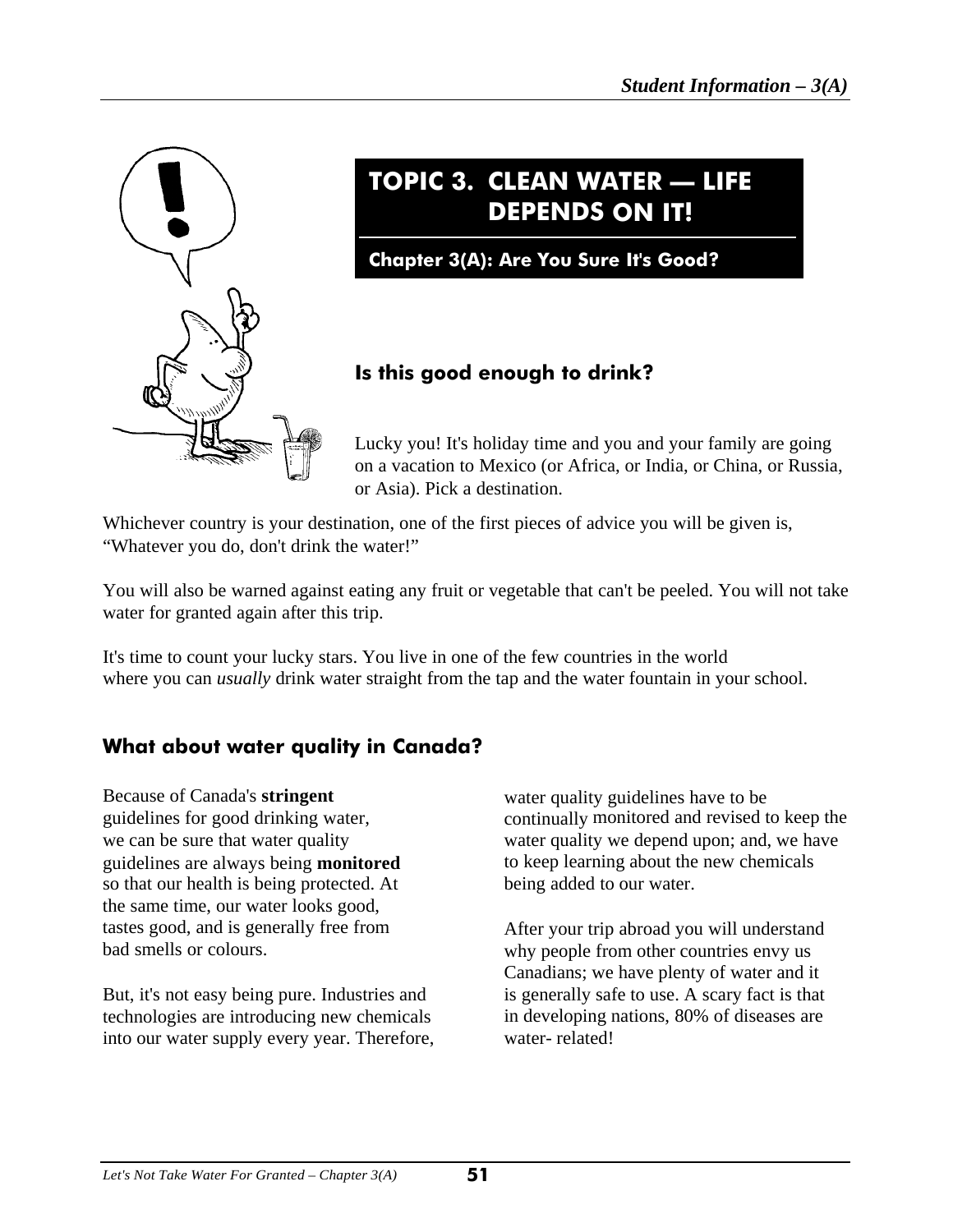## **Take a moment to think about this:**

Officials estimate that every day throughout the world 34 000 deaths are caused by **contaminated** water and poor **sanitation** — that equals 100 jumbo jets crashing every day!

## **What do we mean by water quality?**

Ι

"Water, water everywhere, but not a drop to drink." You've probably been swimming in the ocean and tasted salt water. And you know that salt water doesn't taste good. This doesn't have to mean the ocean is polluted; it might mean that the salt water contains substances making it all right to swim in, but not to drink.

There is no single measure of water quality. Water that is used to **irrigate** fields may not be suitable to drink; and water that you swim in is a different quality from that needed for industrial use. Water samples are taken all the time to test the quality of water, to see if it contains chemicals that make it unfit for drinking or pollutants that make it unfit for swimming.

## **What affects water quality?**

As mentioned earlier, it's not always easy to keep our water pure. From the introduction of new chemicals to natural causes, water quality can be affected by many factors.

For example, moisture in the atmosphere collects around dust, volcanic and natural gases, or any substances in the air like lead and **toxic** chemicals, and falls to the earth's surface as precipitation.

Runoff from land surfaces can drain into the water supply carrying all kinds of substances. In farming country this can mean animal wastes or fertilizer

and **pesticides**; in the cities, street debris and



chemicals end up in the water. One of the main problems in cities occurs after a storm when wastes from dogs and cats are washed into our storm drains and end up in our lakes and rivers. This is one reason why beaches near cities are closed after a major storm. Wastes from industries, mining, and forestry can also affect the water quality.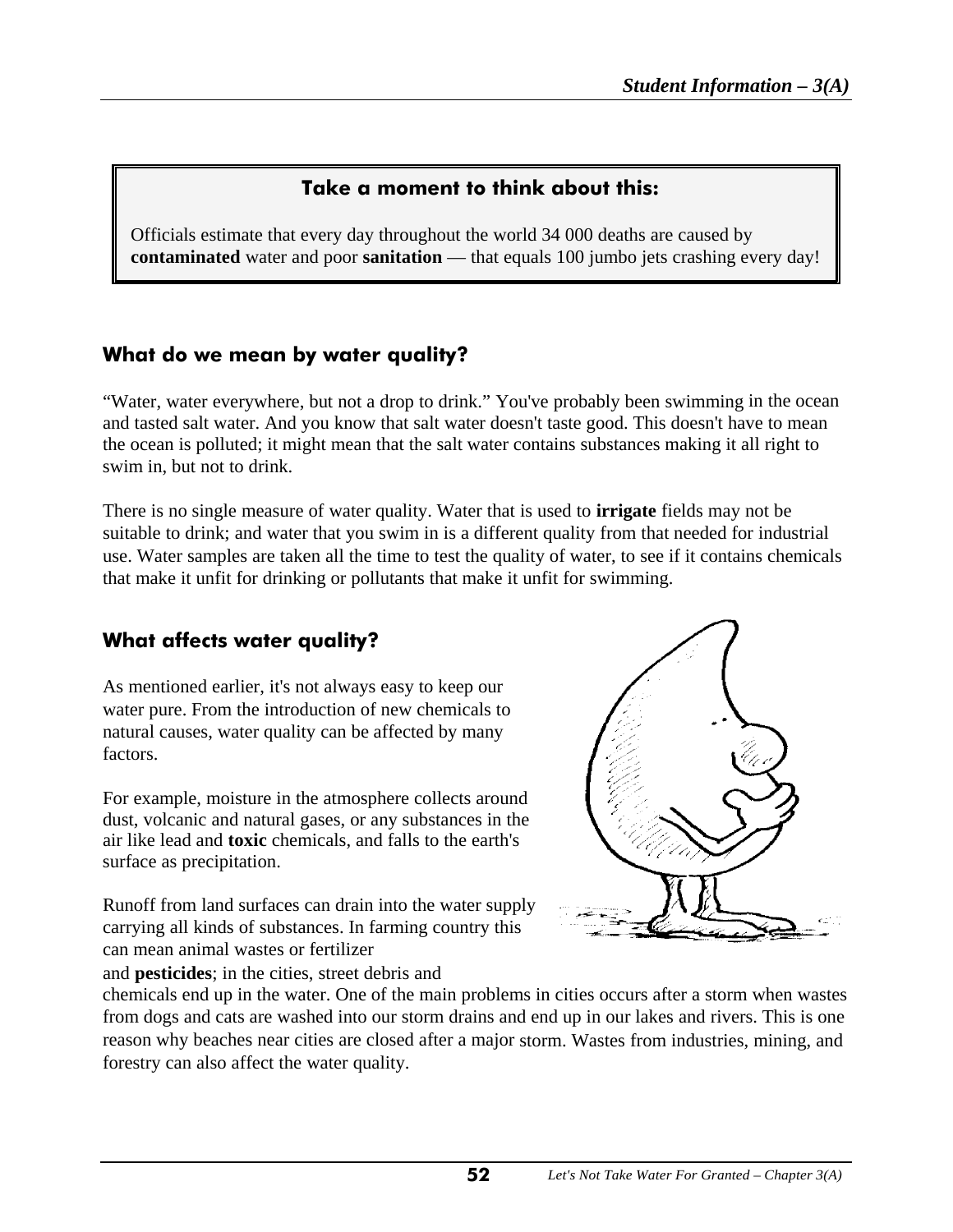We ordinary householders affect water quality as well. We dump many things down our drains and into our toilets without thinking. Some of these substances are toxic, and our treatment plants cannot remove them from the water. We have to remember that everything we toss down the drain finds its way into the water system, and one of these days, you or someone else will be drinking that same water after it has been treated.



#### **How do we measure water quality?**

I

Scientists collect samples of water and living organisms from a lake or stream and analyse them in a laboratory with special instruments. Some of their instruments are so exceptional, they can detect one-thousandth of a teaspoon of salt in an Olympic-size swimming pool.



## **Did you know?**

On the prairies, irrigation is the largest consumer of water. Irrigation can affect the quality of water because it runs back to the river, lake, or groundwater source carrying **sediments**, fertilizer, **herbicides**, and pesticides.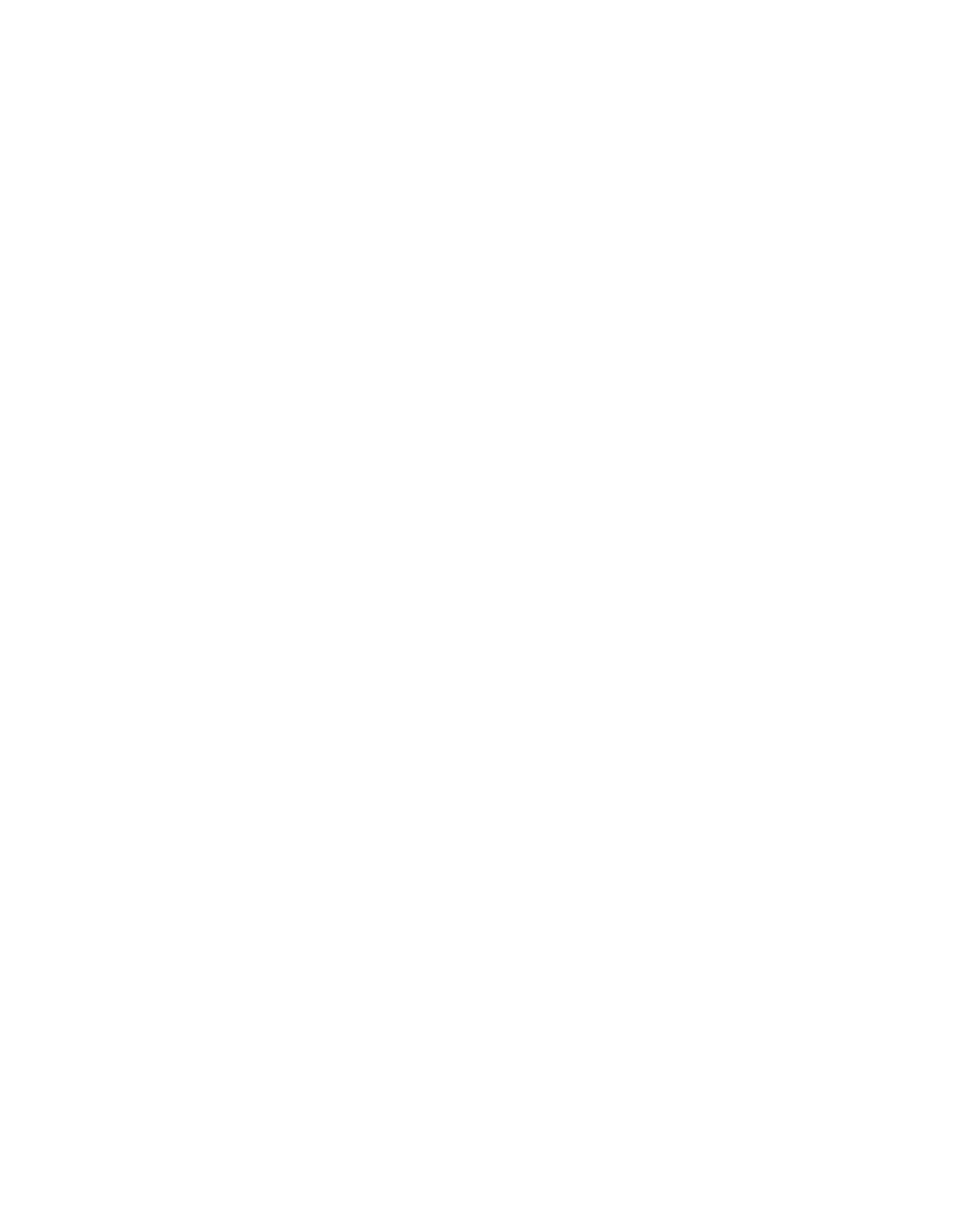

1. Many people in Canada buy bottled water to drink because they believe it is purer than water from the tap. Tests by the Consumers' Association of Canada and other organizations have found out that bottled water is no healthier than tap water and in some cases is not as good.

In Canada, bottled water is considered to be a food and is regulated under Division 12 of the *Food and Drug Regulations*.

Find out the results of tests done on brands of bottled water. Make a graph to show the conclusions.

- 2. Find out about additives (chemicals added to our water supply) such as chlorine and/or fluoride in the water.
	- Why are these additives used? Are they used in your drinking water? Why or why not? (Some communities have voted against adding any chemicals to their water supply.)
- 3. Contact your local municipality to find out the types and numbers of chemicals that are monitored in your local drinking water; compare your results with the chemicals that are tested in bottled water.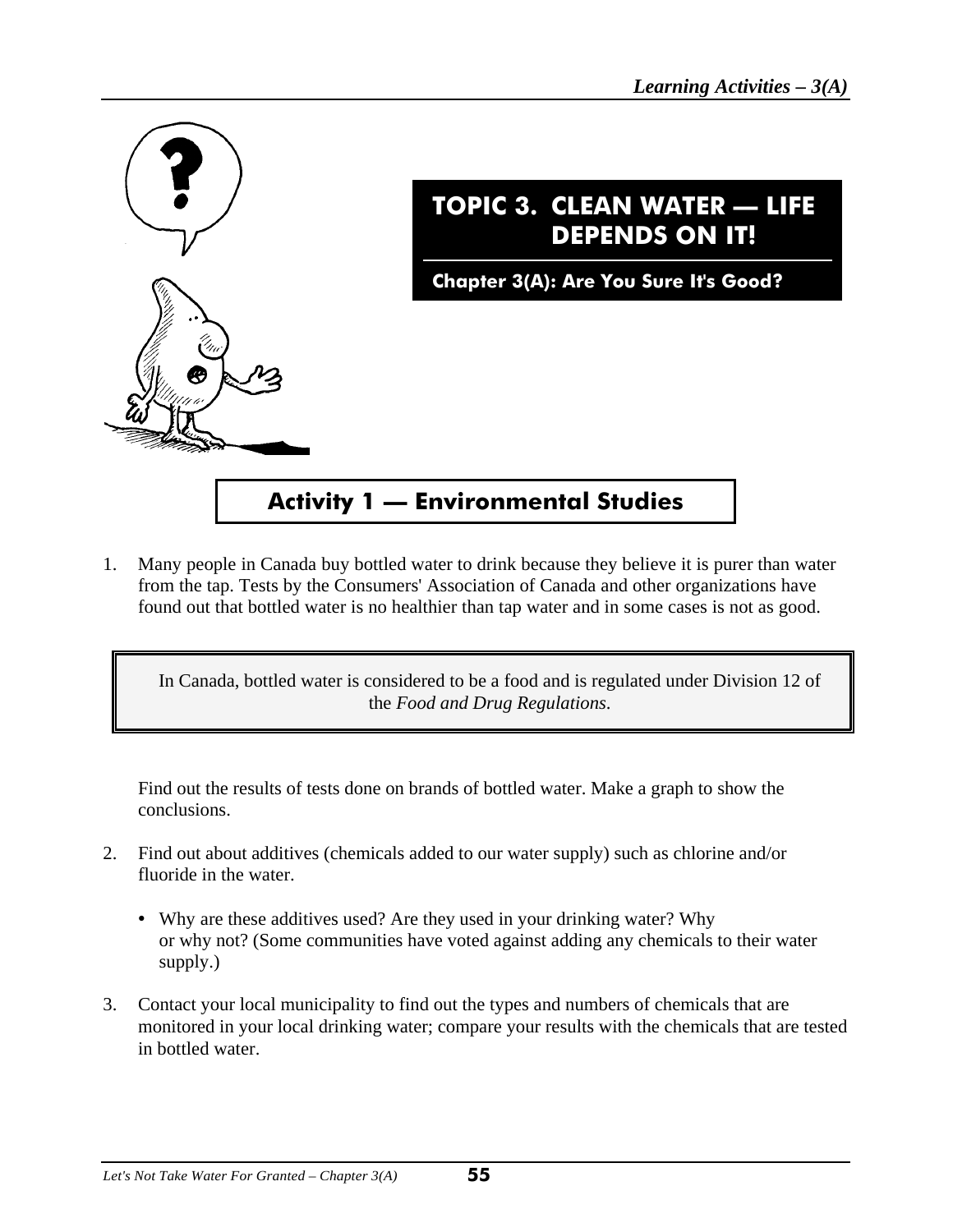## **Activity 2 — Social Studies, Language Arts**

Conduct some marketing research.

There are several models and types of water filters that fit on taps and claim to filter out impurities from the water.

- Visit a shop selling these. Investigate the costs and find out how they work and how good they are.
- Make up a report for your class explaining what water filters do.
- Include whether or not you recommend them and which model you consider the best. Justify your choice.



## **Activity 3 –– Research Skills, Science**

#### Make a "still."

- Your first task is to find out what class using a sample of water to the word "distillation" means — which you have added salt and a and then find out what a "still" is. little food colouring. (You may learn that having a "still" kind meant here.) distillation.
- that tells you how to find and make have a practical use as far as your own apparatus for distilling drinking water is concerned? water.
- 

- may be illegal but that's not the  $\bullet$  Explain the scientific process of
- Go to your library and find a book **C** In which situations does distillation
- Do you think this is an economical After you have a working model, way for countries without good demonstrate distillation to the water supplies to produce their own water from salt water, a process called **desalinization**? Explain.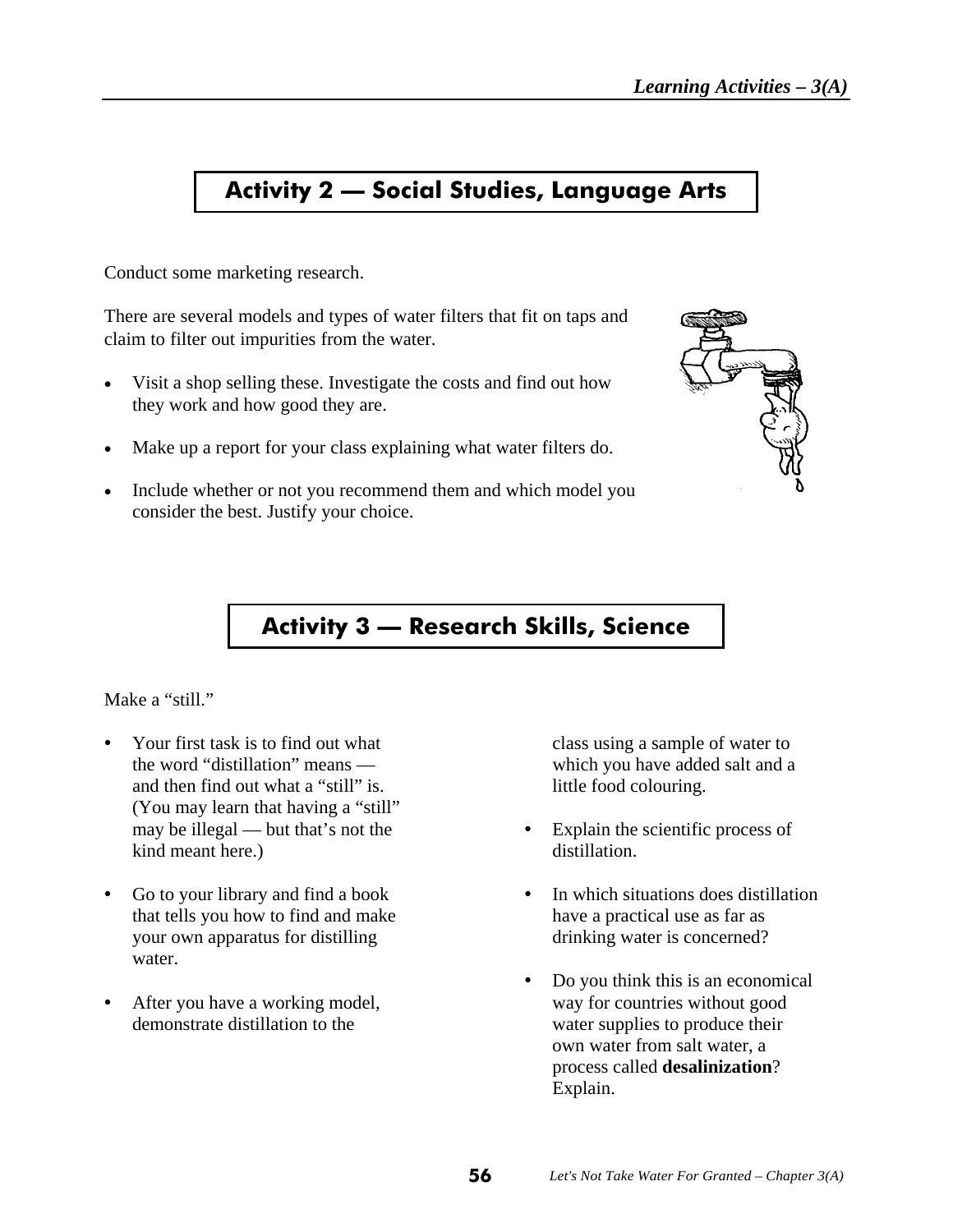## **Activity 4 — Environmental Studies**

What do you think of the following?

Icebergs are made up of distilled and frozen water. Some business people have suggested that we can break off chunks of northern icebergs and tow them down to the dry California coast where they can be melted and used to irrigate the farmland there.



Can this idea work? Be creative and prepare a report about this project. Pretend you are one of these business people trying to sell your idea to others. Answer some of the following questions:

- $\blacktriangleright$  What are the benefits?
- ► How do you "break off a chunk?"
- $\blacktriangleright$  How will you tow this chunk?
- < What are some other questions/problems that others may ask you?
- How will you answer these questions?



- drinking water samples tested speaker beforehand about the Department of Health. Invite a community. speaker to explain this process to your class.
- In most parts of Canada we can get Prepare a list of questions for your our free by the provincial or territorial quality of drinking water in your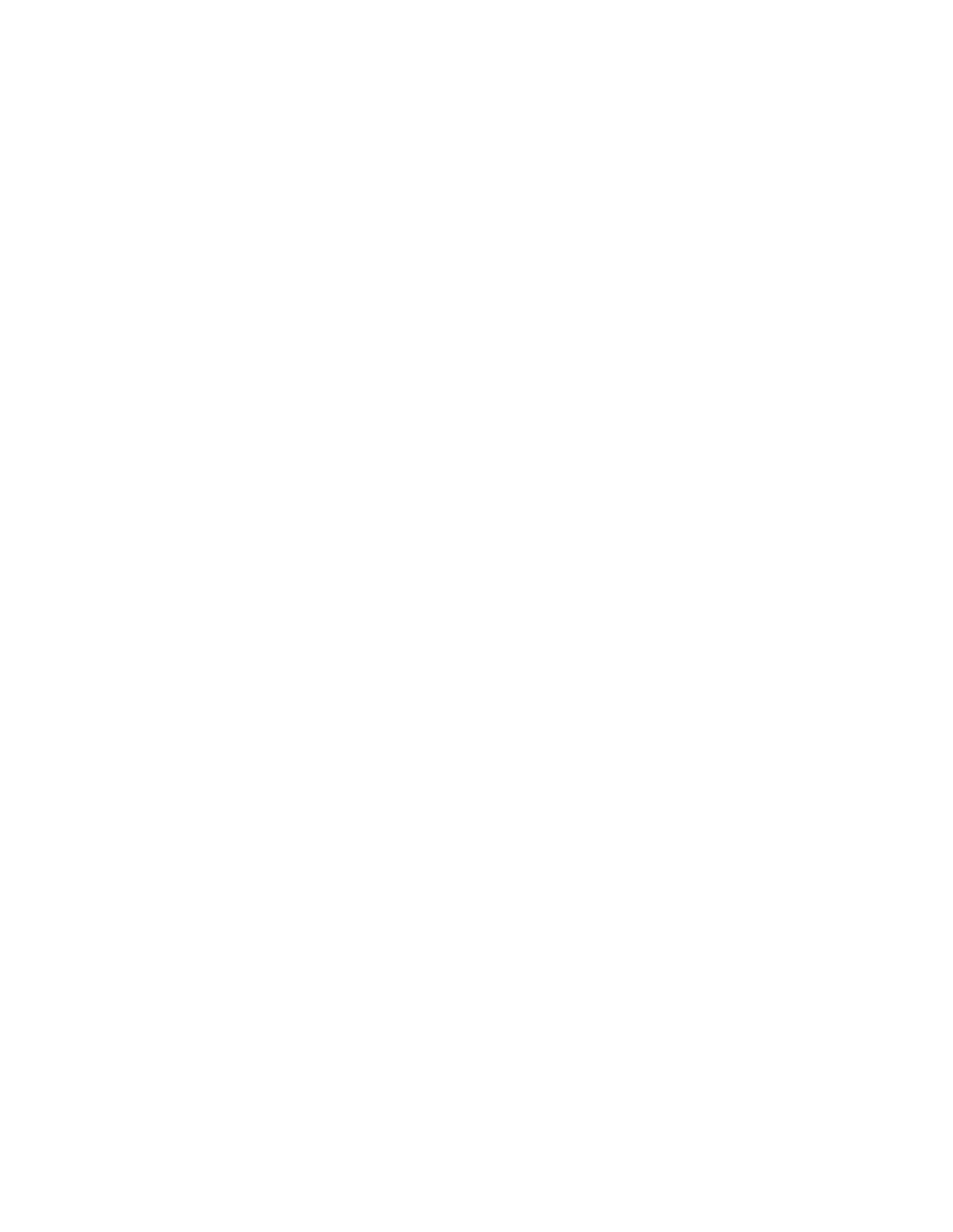# **TOPIC 3. CLEAN WATER — LIFE DEPENDS ON IT!**

**Chapter 3(B): Pollution** 

To provide an overview of the different ways we pollute our water resources and to focus on our role in actively cleaning up.

#### **Subject areas**

I

Science, Language Arts, Environmental and Social Studies, Art, Health, Geography

#### **Procedure**

- 1. Lead a class discussion about Canada as a tourist's paradise. Show the students an advertisement which shows Canada as a land with pristine lakes, rivers, and streams.
- 2. Ask them to come up with examples of local, provincial, and national situations which show we are not as pure as we would like to be. Think about agriculture, mining and forestry operations, industries, municipal dumps, etc.
- 3. Ask the students how they contribute to pollution. How many cars do their families own? Do they use fertilizers or pesticides on their lawns? Continue by asking how the convenience of today's lifestyles can have a negative effect on the environment.
	- Lead them to discuss that pollution is caused by many groups and individuals; the solutions will have to come from everyone.
- 4. The students will likely have heard about acid rain. Explain to them that acid rain is one of the phenomena known as LRTAP — long-range transport of airborne pollutants. Go over the information about measuring acid rain and review the pH scale with them.
	- Point out to them that pollutants released into the air or into the water have no political or geographical boundaries. Pollutants are carried by winds and currents.

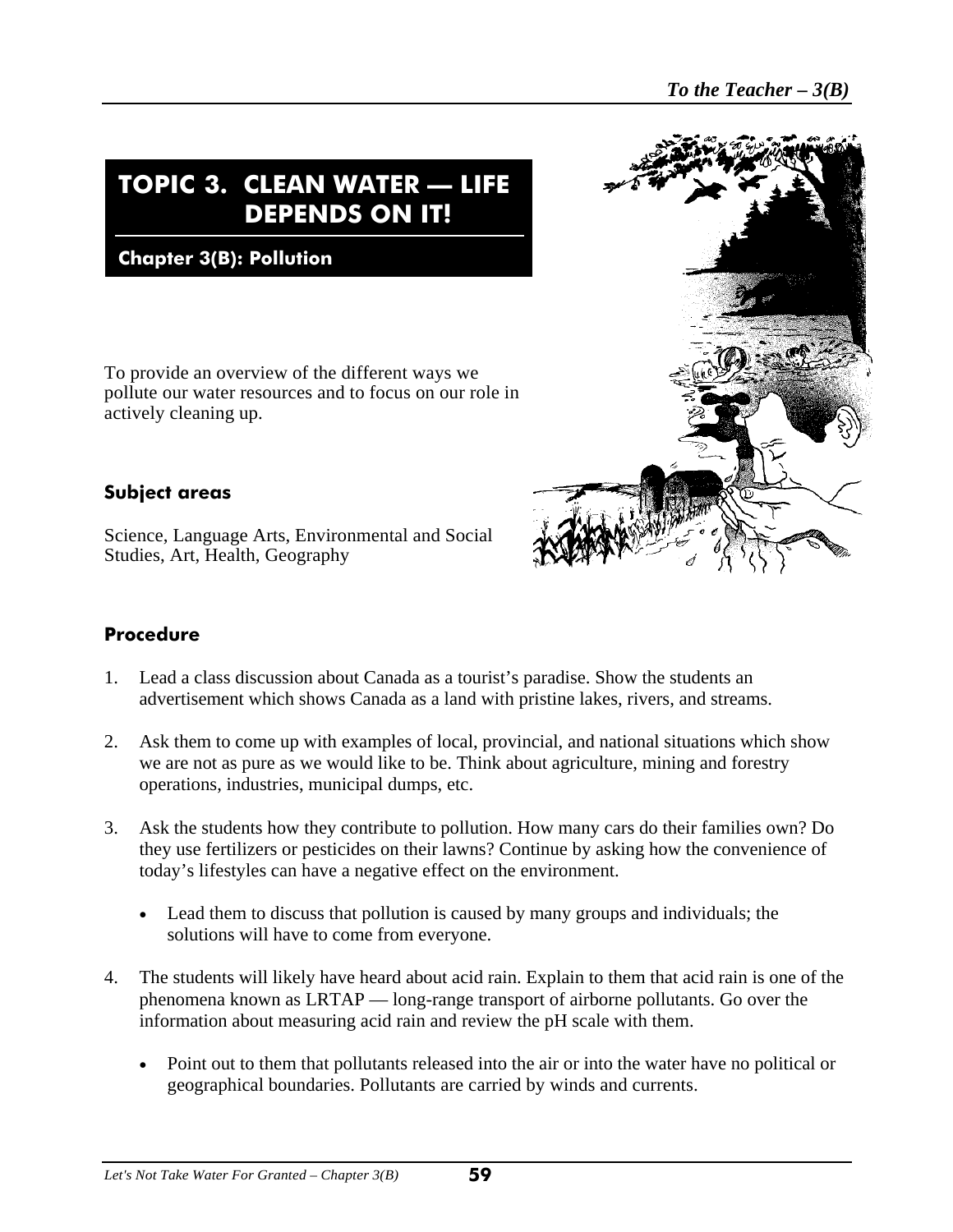## **Vocabulary**

I

| acid rain | degradable | eutrophication |
|-----------|------------|----------------|
|-----------|------------|----------------|

#### **References**

- Freshwater Series A-3: "Clean Water Life Depends on It!"
- *A Primer on Fresh Water*: "Water How Good is It?"

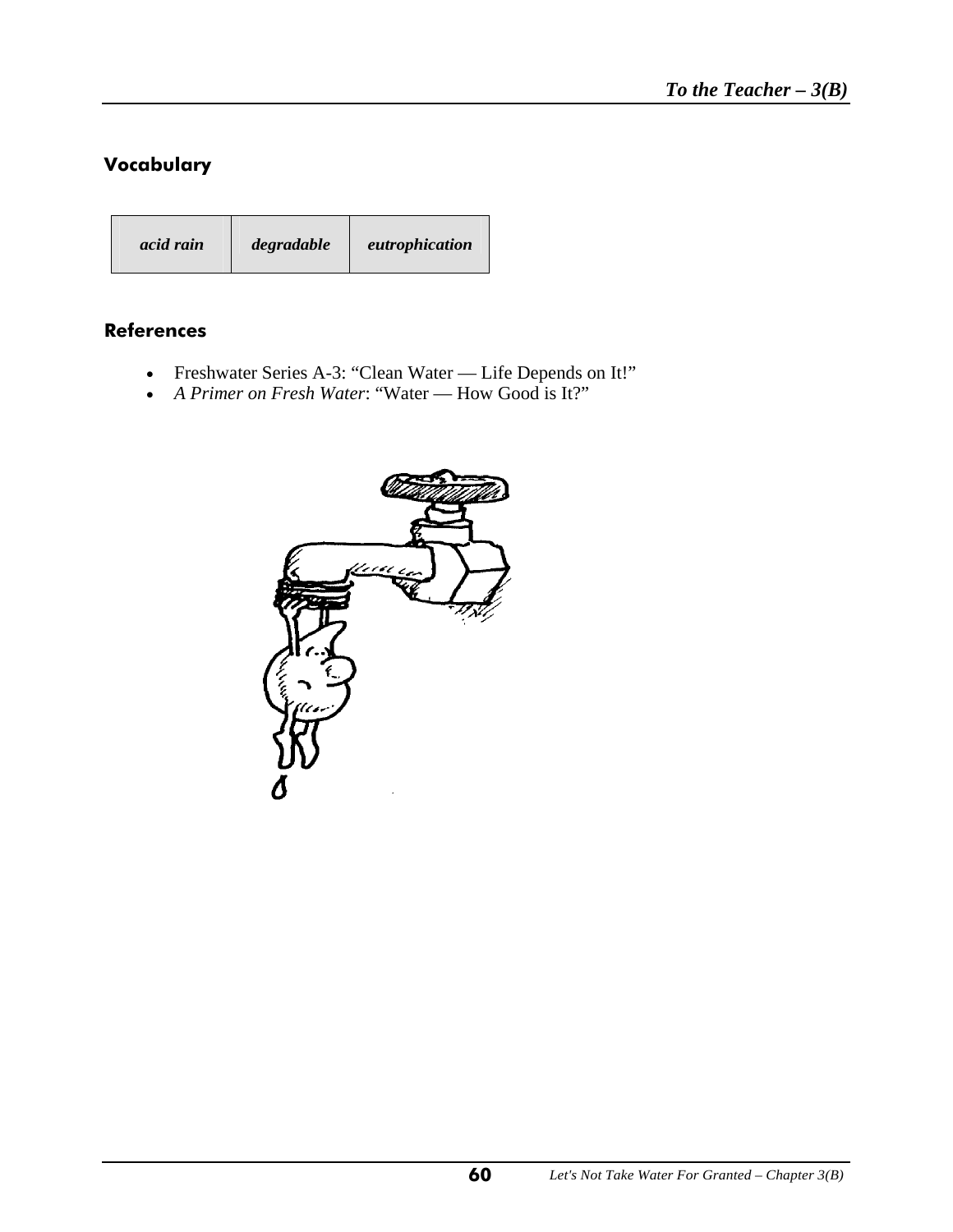

Ι

# **TOPIC 3. CLEAN WATER — LIFE DEPENDS ON IT!**

### **Chapter 3(B): Pollution**

## **Is Canada a water paradise?**

Remember that trip you went on with your family to a country where the water was not clean enough to drink? And how lucky you felt to be from a country which has so much good,

clean, sparkling water? Well, just a minute. Before you get carried away with how environmentally clean Canada is, consider the following:

- Do you live in a part of Canada where local beaches are closed every summer because of pollution?
- Has your well ever been polluted by underground storage areas or other industrial wastes?
- Do you feel safe eating fish from your local river or lake?
- Does your city or municipality into the harbour or river near where industries nearby which dump in regions that do not provide sewage Many factories do. treatment.)
- Have you heard stories about fish you? being polluted by mercury poisoning in Canada as well as other countries?



- dump its untreated sewage right **C** Are there manufacturing plants or you live? (Many Canadians live untreated chemicals into a water body?
	- Do any of these polluted areas affect

## **The sad truth is . . .**

If you were to survey large water bodies across Canada, for example, the Great Lakes or the St. Lawrence River, you would find out that we are spoiling the quality of our water. We are doing this with human wastes, animal wastes, and chemical substances. And many of our treatment processes are unable to cope with the increasing complexity and number of chemicals being added to the system.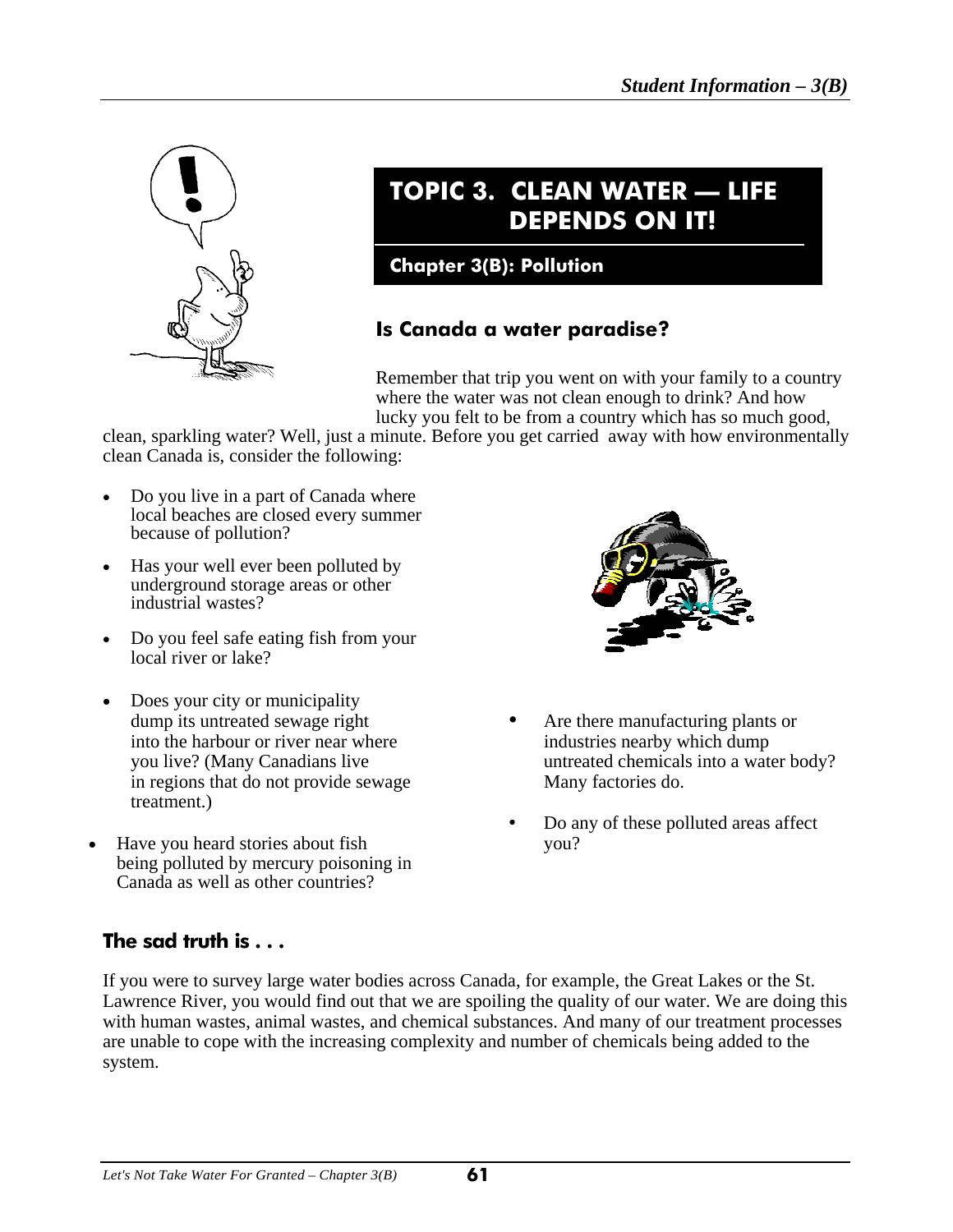Our water supply is having a harder and harder time cleansing itself. Normally nature has its own "purification cycle" whereby it uses energy from the sun, oxygen, bacteria, and carbon dioxide to purify itself. Unfortunately, this purification process does not work on some of the more toxic chemicals we are adding to our air and water supply.

#### **How have we polluted our water supply?**

Let's look at some of the ways we have affected the quality of our water.

1. We allow non-persistent (**degradable**) pollutants such as domestic sewage, fertilizers, some household cleaners, and some industrial wastes into our water supply areas. These degradable pollutants can be broken down slowly.



2. Our waters have become home to persistent pollutants, the most rapidly growing type of pollution. The damage takes decades or centuries to break down, if at all.

These include some of the following:

- some pesticides, for example, DDT
- some waste from landfill sites
- petroleum products
- PCBs, dioxins
- metals such as lead and mercury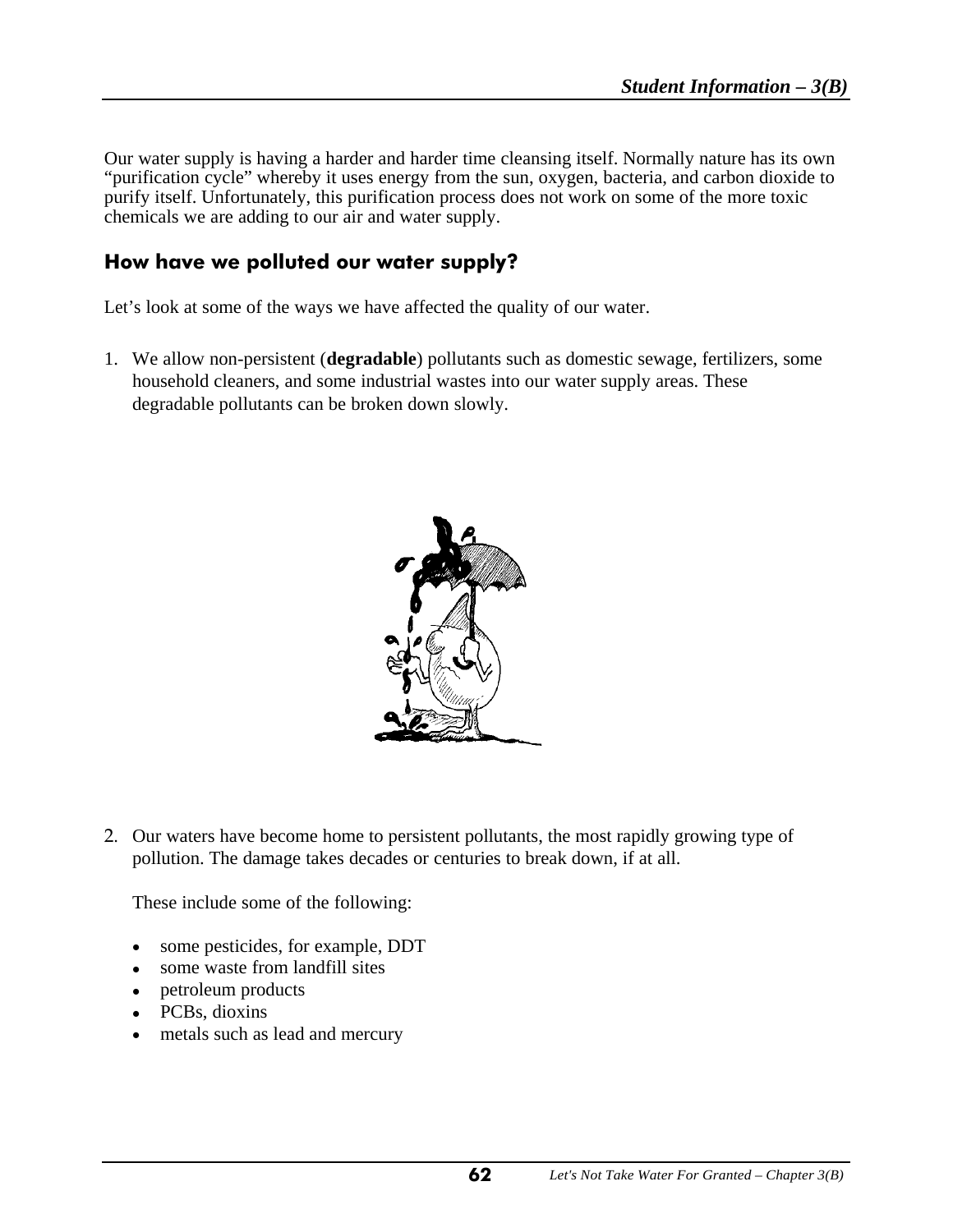3. We have other kinds of pollution:

I

- floating debris and garbage dumped directly into our lakes and rivers where they may be carried away by the currents only to turn up somewhere else
- thermal pollution after artifically heated water is used in power plants, it is released back to the water body where it can disturb the chemistry of the source
- $dams =$  affect the land behind them through flooding and often accumulating sediments in the reservoir
- $d$ redging can disturb the natural ecological balance through removal of aquatic life and by the deposit of material



## **Did You Know?**

One litre of oil can contaminate up to 2 million litres of water.

## **Acid rain: Long-range transport of airborne pollutants (LRTAP)**

As you know, pollution caused in one province, territory, or country does not stay in the area where it occurred. We find airborne pollutants like **acid rain** in our northern lakes carried there by wind currents from the south of Canada, from the United States, and even from Europe. Remember, the air above us does not recognize borders.

Acid rain comes from rainwater contaminated with chemicals from sources such as iron and steel mills, pulp and paper mills, oil refineries, and motor vehicle exhaust.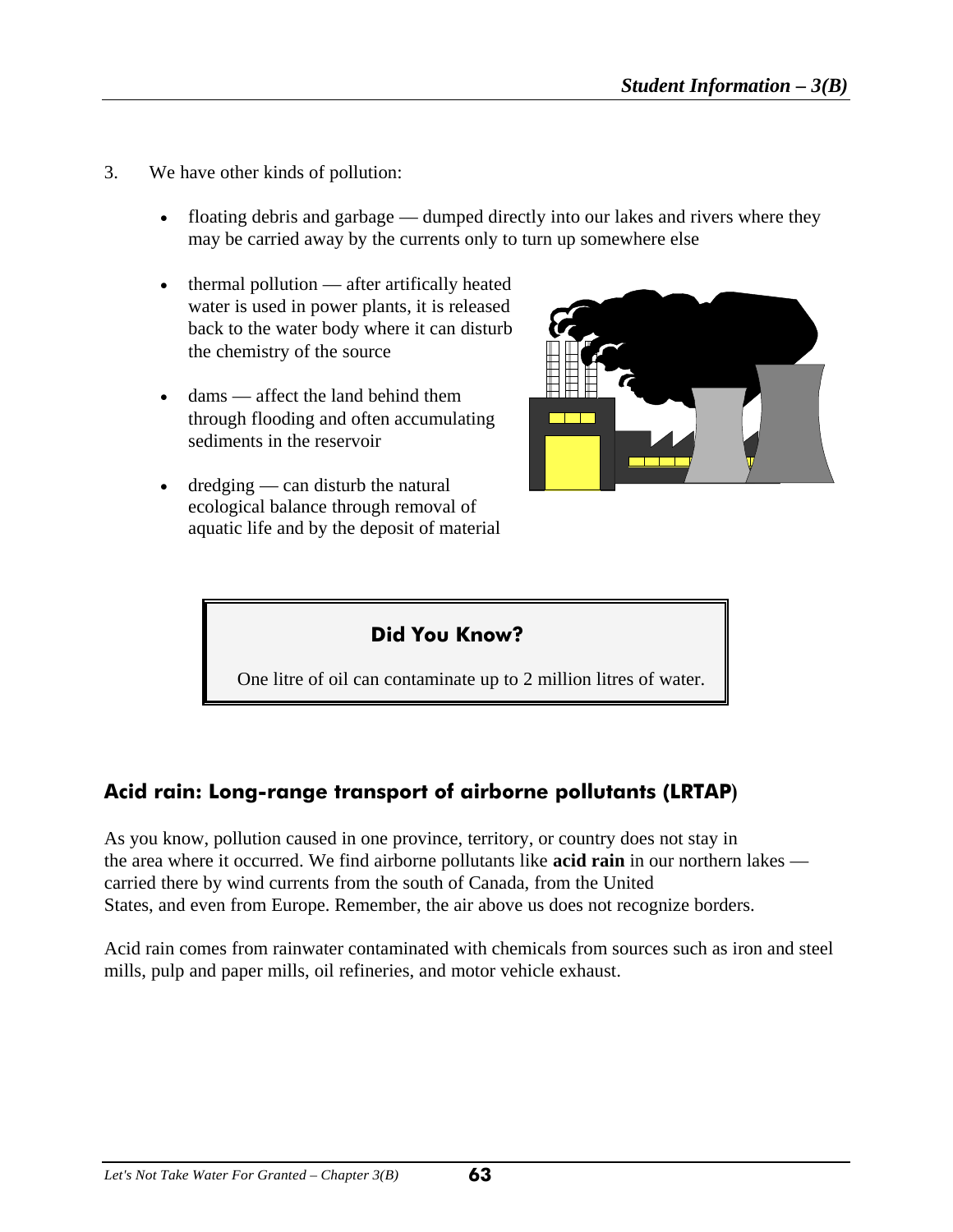## **How do we measure acid rain?**

By its pH. Scientists measure the acidity of rain by its pH factor, which stands for "potential for hydrogen," on a scale of 0 to 14.



#### **The pH scale**

The zero end of the scale is the maximum in acidic content, while the 14 is the other end of the scale, the highest possible alkaline content.

This is not too hard to remember if you realize that zero is something like a test mark. It's bad. You would think that pure rainwater would be right in the middle of the scale, but it stands at 5.5, since there is always some natural acid in rain.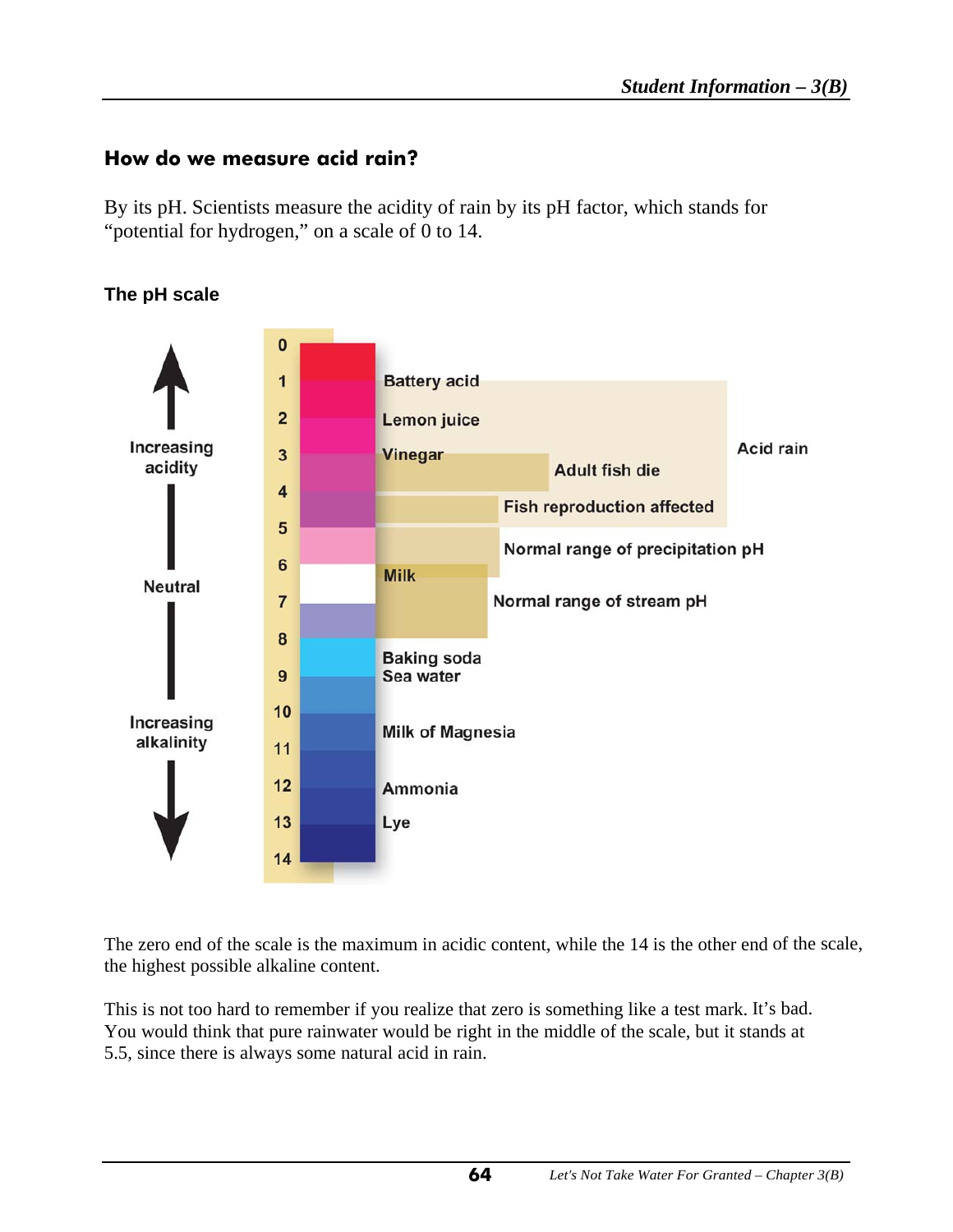## **Is it all gloom and doom?**

I

There is much that can be done about pollution, but it will take all nations of the world working together. After all, we all share the same atmosphere and the same hydrologic cycle — you won't find borders to keep out air pollution or water pollution.

#### **How can we control water pollution?**

Since nature cannot cope with pollution from our growing populations and industries, governments and citizens must set out guidelines to protect the environment. Laws and regulations must keep pollutants in check.

Technology can also help reduce harm to the environment. For example, water treatment plants and wastewater treatment plants help keep our water clean.

We all have to play our part. Talk your parents into practising some of the following at home:

- don't use hazardous products behavior to don't dump hazardous
- don't misuse the sewage
- $\rightarrow$  don't use pesticides or herbicides in your garden
- products into storm drains
- system being been been been all you can about becoming a good environmental citizen — and then practice your skills

## **A good news story**

In the 1960s, Lake Erie experienced such serious **eutrophication** that fish were dying, and decomposing algae washing up on the beaches had to be removed by bulldozers.

The phosphorous (phosphate) from laundry detergents was the main problem. A law was passed to reduce this substance and, in 1972 phosphates were cut by 90%.

Since 1972, Lake Erie has made a remarkable recovery.

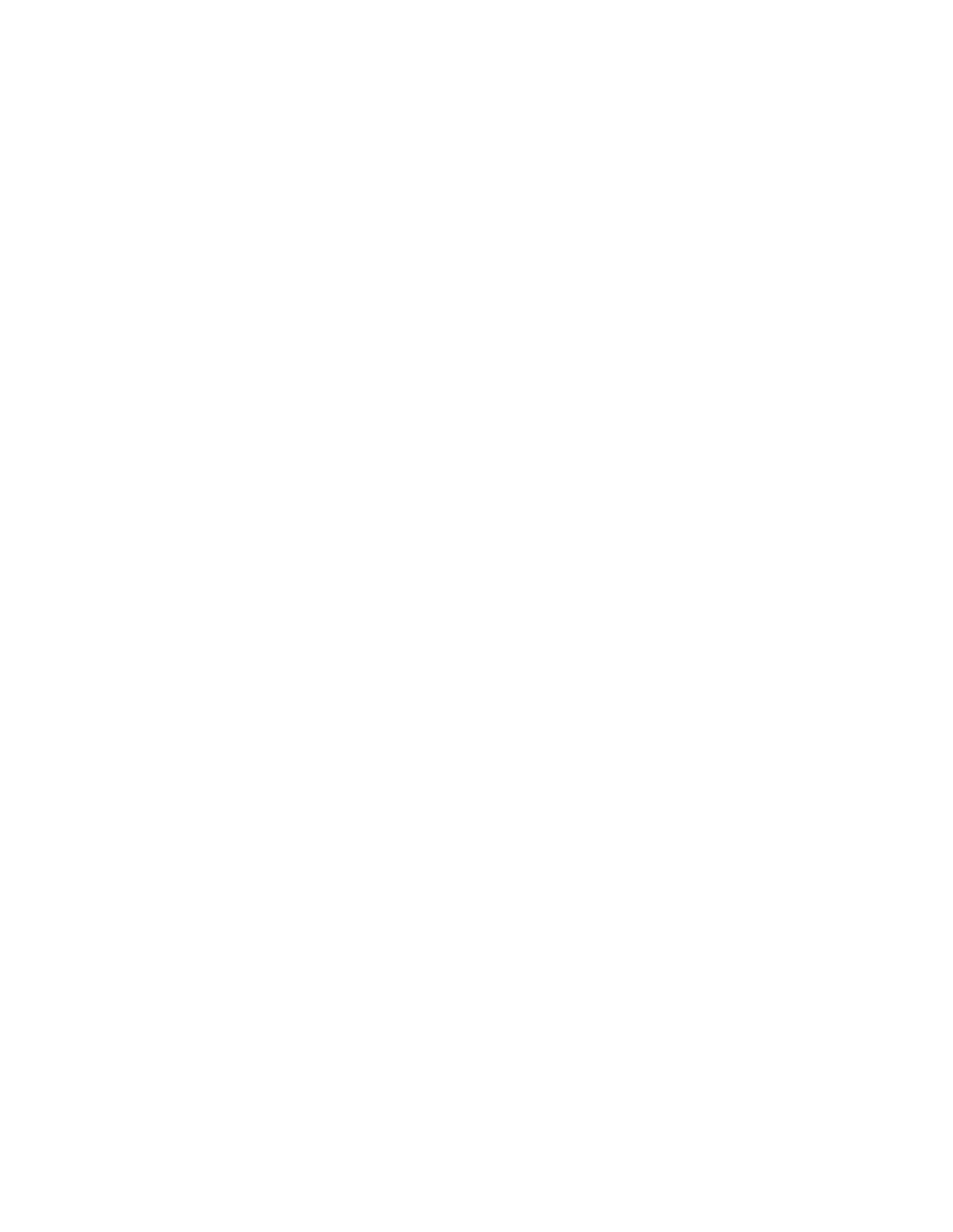

# **TOPIC 3. CLEAN WATER — LIFE DEPENDS ON IT!**

**Chapter 3(B): Pollution**

# **Activity 1 — Environmental Studies, Social Studies**

Water pollution in your town?

- Survey your local area.
- Find out what wastes go into the water bodies where you live.
- Explore the following:
	- $\rightarrow$  industries such as pulp and paper, mining, chemical plants
	- manufacturing plants
	- < garages, gas stations
	- $\rightarrow$  dry-cleaning companies
	- < farm run-off
	- $\blacktriangleright$  untreated sewage
- What about airborne pollution from smoke stacks, for example, acid rain? Remember, what goes up must come down.
- Most cities in Canada wash their streets. What kinds of debris eventually make their way into water systems from this source?
- Prepare a report based on your findings.

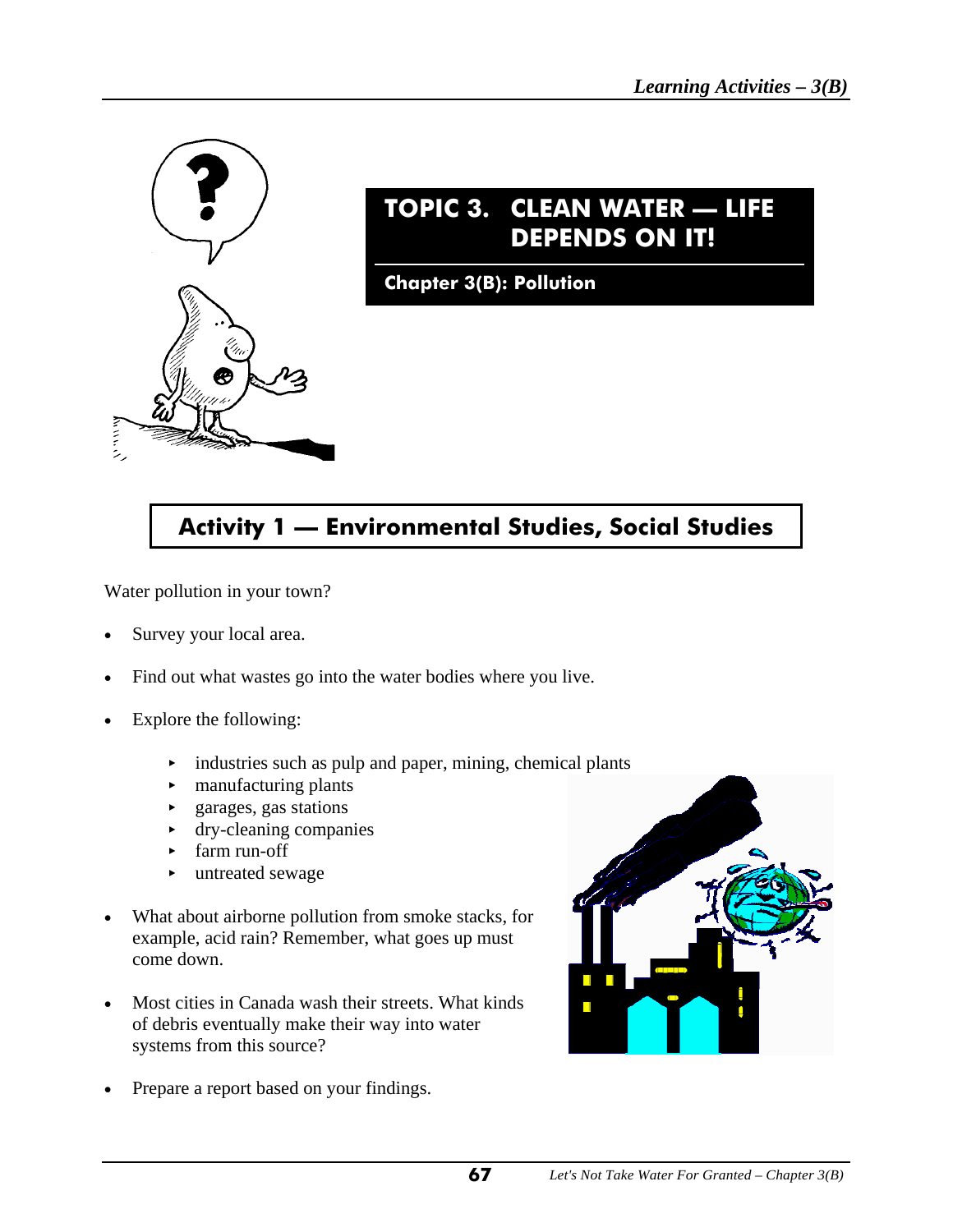## **Activity 2 — Environmental Studies**

What pollution are YOU responsible for?

- Conduct surveys around your home, school and community. Before you begin your survey, prepare a list of questions to ask.
- Interview interested and concerned people. Find out how we as individuals contribute to pollution and what we can do about it. Remember, we all have to do our part.
- Display the results of your survey with graphs, charts, and posters.



## **Activity 3 — Social Studies, Art**

You hear a lot of talk these days about being "proactive," in other words, taking responsibility and doing something about a problem before we have to *react*. Let's look at an example.

Students at a school in Toronto were upset because fast food restaurants were packaging their food in materials which were not friendly to the environment. The students decided to do something about it.

They boycotted the restaurant — made signs and posters to get people's attention, and wrote letters to the companies and to politicians. Their actions forced the companies to use new kinds of wrappers for their food.

That is just one example of a group of people being proactive. There are lots of other ways — and simpler things you could do. For example, look around the school and around your own house.

- Plan a campaign. What can you do to make your surroundings pollution-free?
- Design posters, buttons, or bumper stickers to broadcast your message.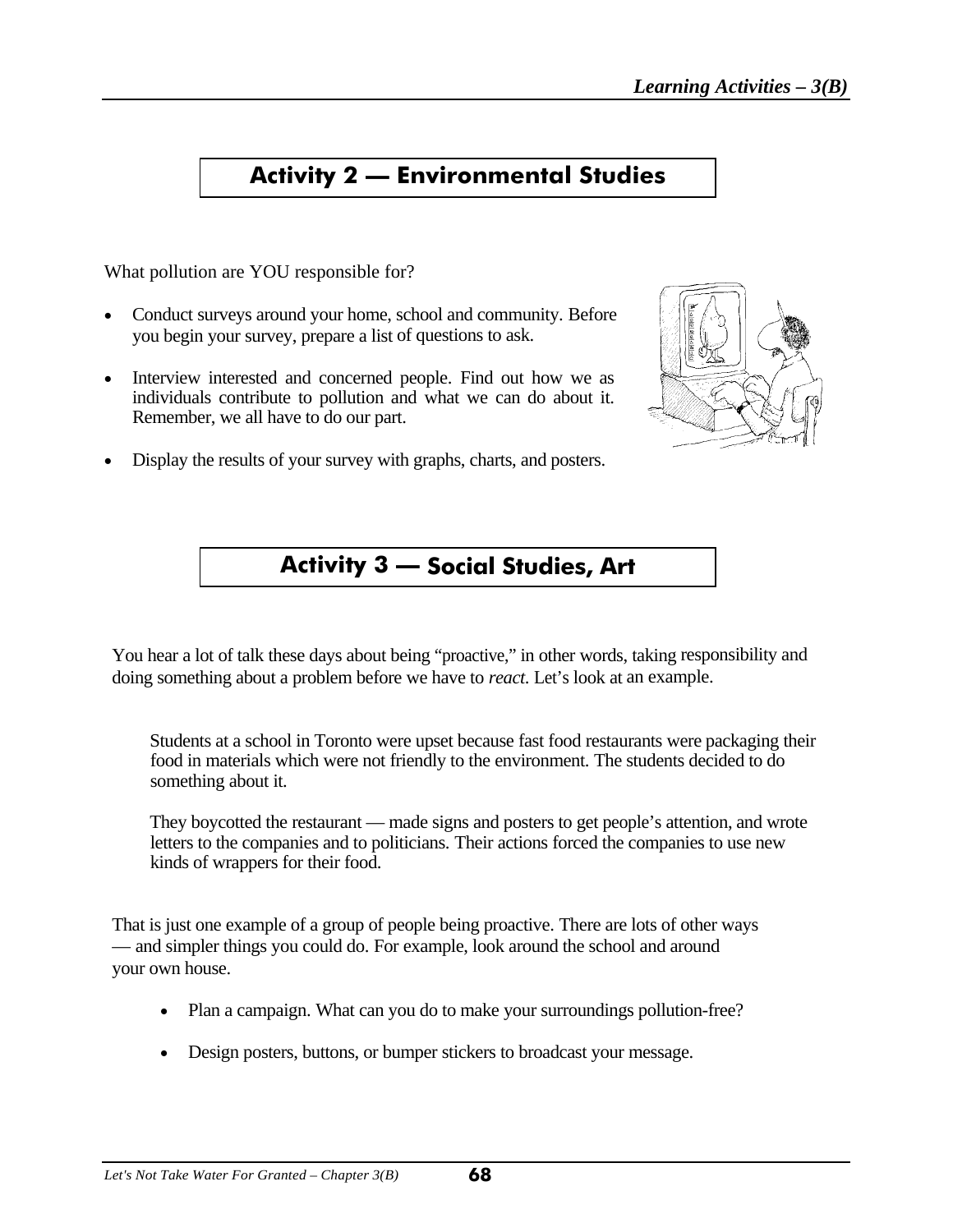## **Activity 4 –– Social Studies**

Scenario: You know that a business or industry (dry-cleaning plant, pulp and paper mill, mining operation, chemical plant, etc.) is polluting a nearby stream.

- What can you and your class do?
- Set up a step-by-step action plan.

## **Activity 5 –– Environmental Studies**

In your information sheets you read about different ways we pollute our water supply by dumping persistent and non-persistent pollutants, or with dredging, thermal discharge, acid rain, etc.

- Select one example of pollution that affects our water and research to find out more about this kind of pollution.
- Make a class presentation and clarify this pollution problem to others.

## **Activity 6 –– Language Arts, Art**

Collect headlines about pollution and acid rain.

- Start a bulletin board for clippings and news about water pollution, acid rain, and the international efforts to fight the causes. Make your display interesting so that people will want to look at it.
- Examples of recent newspaper headlines:
	- \$90-million price tag attached to river cleanup
	- ► Pollutants threaten nation's fresh water
- When you have completed the display, write a report to present to the class about what you have learned.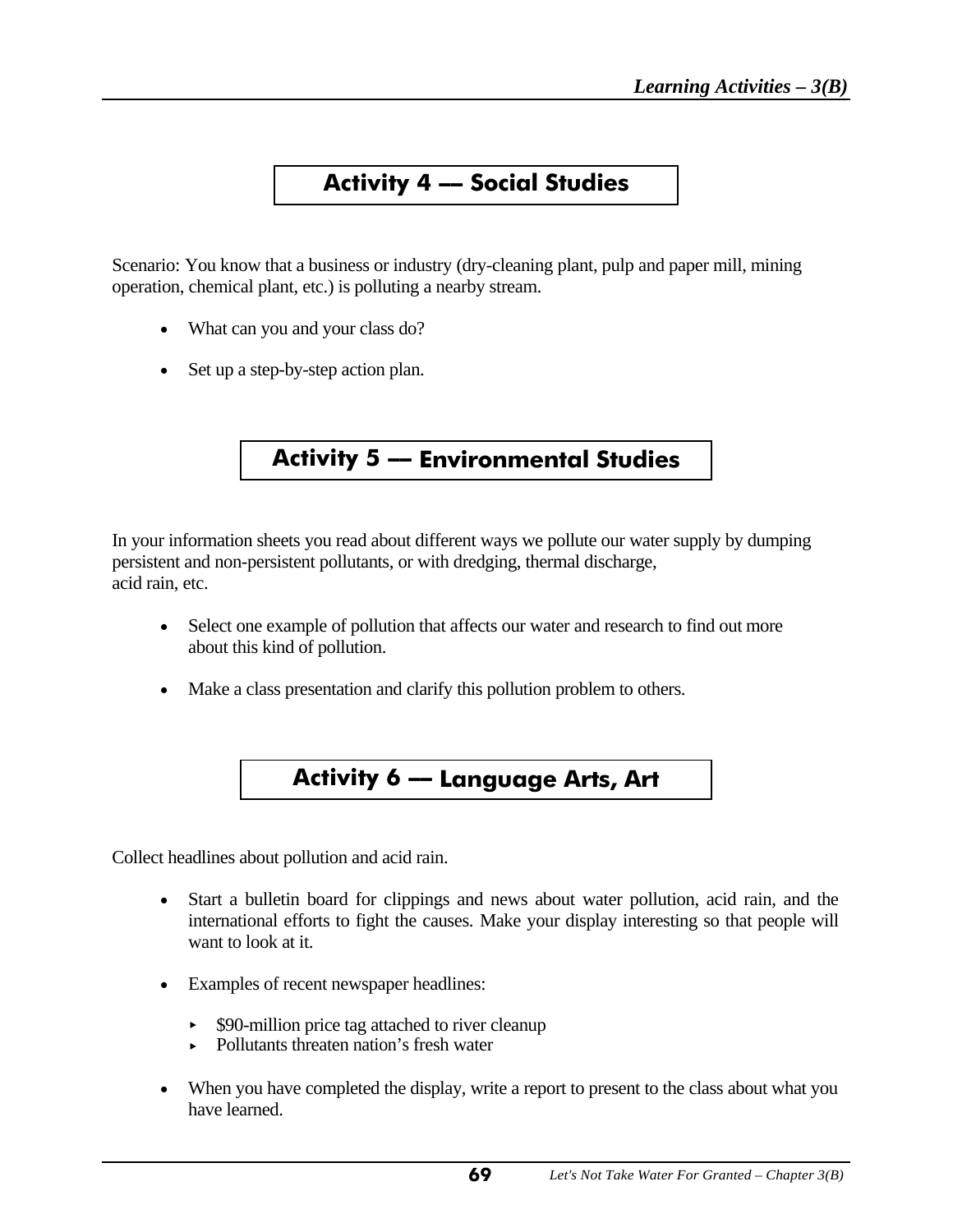## **Activity 7 –– Science**

Can you boil away impurities?

You will need:

- a 500-mL beaker to collect a speciman
- $\bullet$  a microscope
- two slides for the microscope
- a means to boil your water sample

What to do:

- pond, a brook, or a puddle.
- Place a drop of the sample water on one of the slides. Observe it  $\longrightarrow$  Write up your findings. under magnification.
- Make notes of what you observe.
- Boil some of the remainder of the water sample for ten minutes.
- Let it cool and place a drop of the boiled water on the other glass slide. Observe it carefully.
	- $\triangleright$  Describe what has happened to the water sample when it was boiled.



- Collect a sample of water from a<br>pond, a brook, or a puddle.<br>pond a impurities from the water? Justify your opinion.
	-



## **Activity 8 — Language Arts**

What if  $\ldots$  ?

In groups of two to four students, make up some "what" if questions for the rest of the class. Each of your groups will make up four such situations and present them to the class for discussion.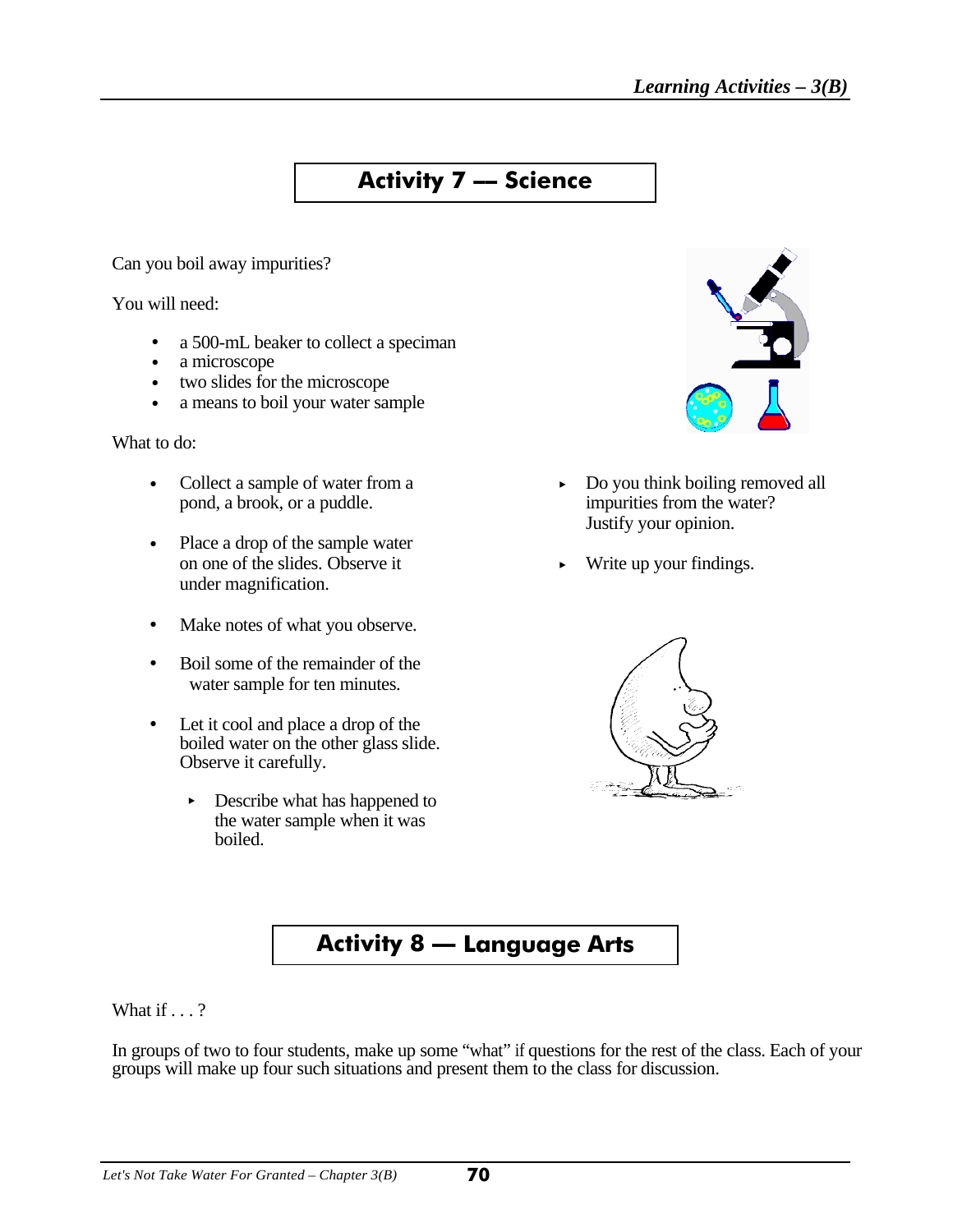Option: Select one of the "what if" situations to role play or act out.

Sample situations:

- What if you saw a neighbour pouring used car oil down a storm sewer?
- What if you watched your neighbour (for the umpteenth time) allowing his Great Dane to use your lawn for a bathroom without cleaning up?
- What if you were with a wilderness camping group and you met a group leaving garbage around?
- What if you were at a town meeting where politicians wanted to spray your local park with herbicides for weeds?

# **Activity 9 –– Research: Geography, Science, Health**

Each year 3 to 4 million people die of waterborne diseases, including 2 million children who die of diarrhea.

• Research one of the following diseases and prepare a report on it: diarrhea, polio, typhoid, cholera, leprosy, scabies, roundworm, malaria, sleeping sickness, river blindness, hookworm. Describe the disease, what its effects are on people, and explain how unsanitary water helps spread the disease.



or

• Choose a country where you suspect the quality of water may not be as good as Canada's. What kinds of diseases might you get there? What precautions should you take to avoid disease? What shots will you need? How do you find out this information? What are some of the diseases you can catch from contaminated water?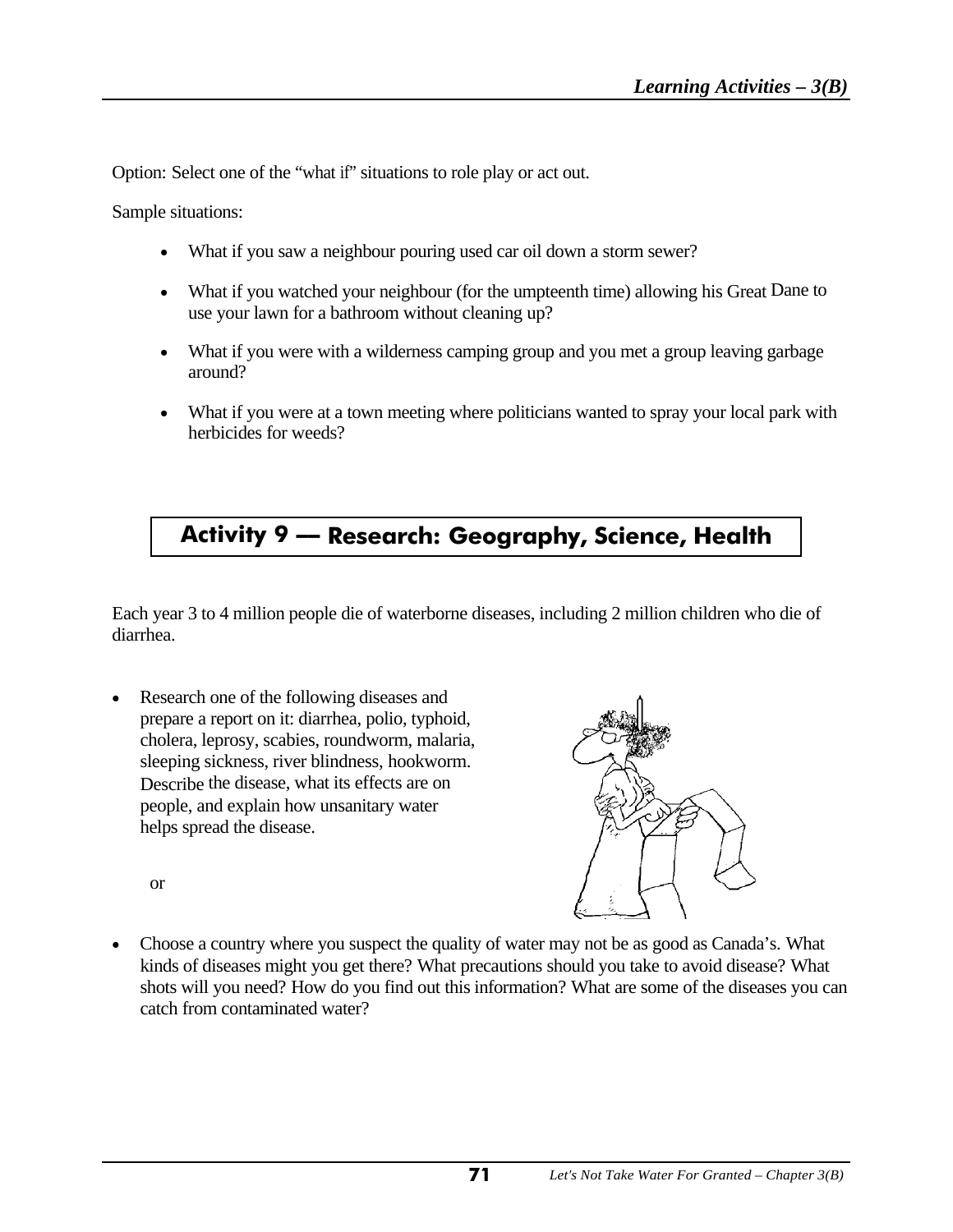# **Activity 10 –– Environmental Science**

Adopt a stream.

In many parts of Canada, concerned citizens have organized groups to keep the environment free from pollution. For example, some groups (or individuals) will volunteer to keep a mile of highway free from litter, or students will adopt a ditch in their community to keep clean.

Why not organize your classmates (or community) to adopt a nearby body of water. Invite people from the community into your class to help set it up. Get as many people involved as you can.

## **Activity 11 –– Language Arts**

What's wrong with this ad?

## *Mr. Mighty* **Does the Job for You!!**

Tired of seeing the mess left in your sink after the day's grease, paint, suds, and food remains have disappeared down your drain?

Have no fear! *Mr. Mighty* is here!

*Mr. Mighty* will rid your sink of all these ugly, leftover stains. Just spread *Mr. Mighty* around your sink, rub gently, rinse with warm water, and voilà! All that residue will flow into your drain and out of your life!

Have you seen ads which make the same promises?

Take a week to monitor ads on TV. Or look for ads in magazines. Are there products similar to *Mr. Mighty*? Pick one and discuss what might be wrong with the approach.

**Note:** Some products which claim to be excellent and safe to use for cleaning actually are. Make sure your research is accurate

- Find alternate solutions to cleaning up without using chemicals.
- Create your own ad for a cleaning product.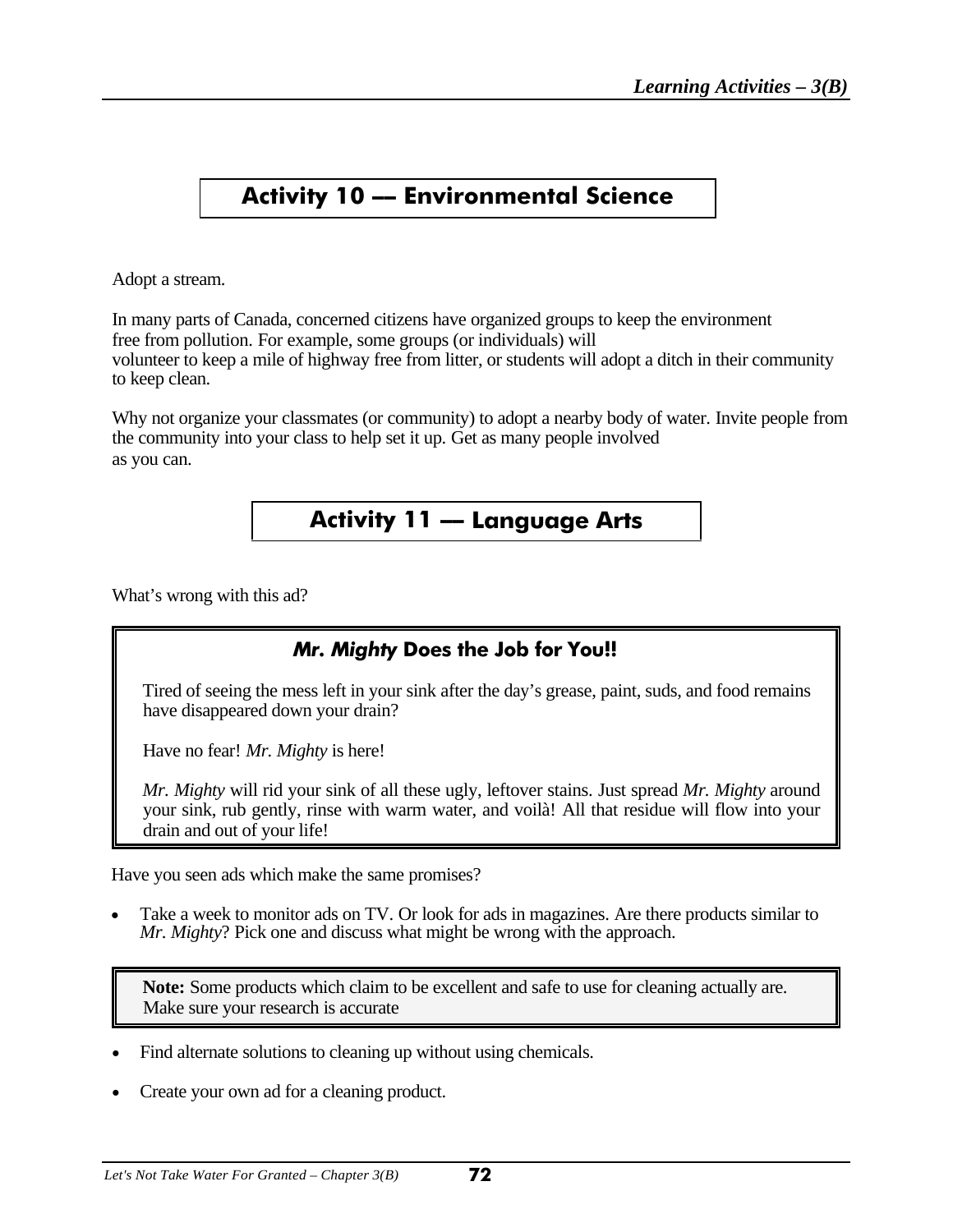## **TOPIC 3. CLEAN WATER — LIFE DEPENDS ON IT!**

**Chapter 3(C): How Is Water Treated?**

#### **Purpose**

To help students recognize there is a water cycle made by humans as well as the hydrologic cycle made by nature; and to examine the treatment of water before and after use.

#### **Subject areas**

Science, Environmental Studies, Social Studies, Art, Language Arts



#### **Procedure**

- 1. Review the concept of the hydrologic cycle and point out to the students that we have had to create our own water cycle so that we can treat water before and after we use it.
	- Remind them of the point made in the last chapter, "Pollution," that because of new chemicals and other substances being added to water, nature's purification cycle needs help from humans to keep water pure.
- 2. Depending on the area of Canada you live in, students may be served by individual septic tanks or water and wastewater treatment plants. Chances are they will not have had occasion to think too much about their water supply and how it is cleaned. Lead a discussion about the necessity of cleaning our water both before and after use.
- 3. The topic of wastewater treatment can generate a great deal of interest. If possible, arrange a visit to a plant or invite a guest speaker into the classroom. When students realize how much water is wasted by them, they may be more conscious of misuse.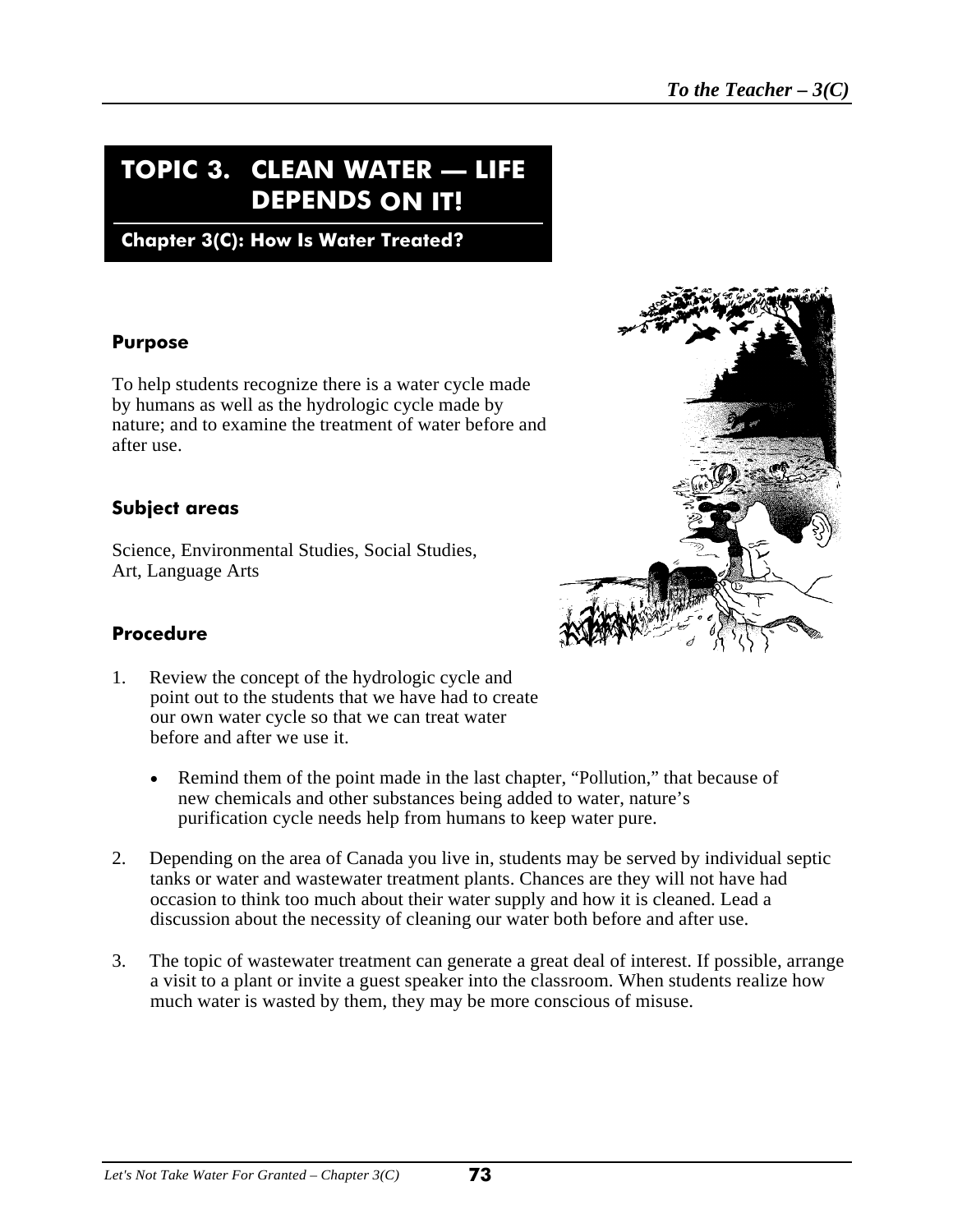### **Vocabulary**

| <i>aeration</i> | effluent       | purify        |
|-----------------|----------------|---------------|
| alum            | filtration     | reservoir     |
| chlorine        | fluoride       | sedimentation |
| coagulation     | infrastructure | sewer         |

#### **References**

- Freshwater Series A-3: "Clean Water Life Depends on It!"
- Freshwater Series A-4: "Water Works!"
- *<sup>A</sup> Primer on Fresh Water*: "Water How Good is It?"
- *Water, No Time To Waste: A Consumer's Guide to Water Conservation*

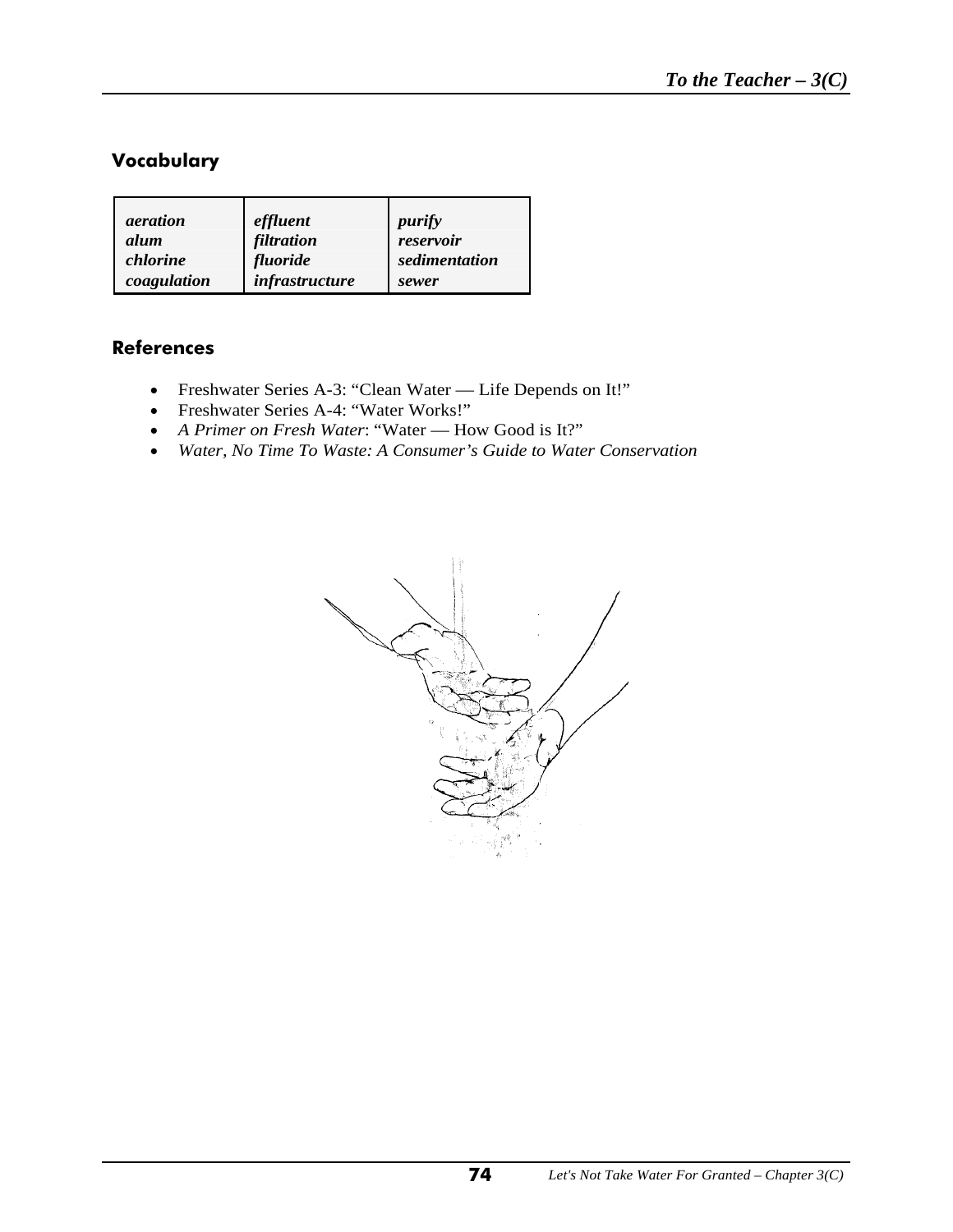

# **TOPIC 3. CLEAN WATER — LIFE DEPENDS ON IT!**

**Chapter 3(C): How Is Water Treated?**

## **Can dirty water be cured?**

If you are like most people, you have not given ten seconds of thought to how water got into your house or why it comes out of a tap ready to drink whenever you feel like it. And you probably never think that the wastewater you flush through your toilets or let run from your drain will turn up again in your drinking water supply. But it does. It's like the old saying, "what goes around, comes around."

Except for areas where people get their drinking water directly from a well, most water that comes into Canadian homes has been **purified** or treated at a water purification plant so that we can drink it safely. Your homes and your school make up one part of a community water cycle made by humans.

And, once the water goes down the drain, it travels through wastewater pipes or a sewer system to another treatment plant, this time a sewage treatment plant, where it gets treated again before it is released into nature's cycle.

## **Another water cycle**

Water is collected in a **reservoir** or lake, piped to a water purification plant, treated for our use, and pumped through pipes or water mains to our houses. After we have used the water (or sometimes wasted it), it leaves our houses through **sewer** lines and heads to a sewage treatment plant. There it goes through another treatment before it is released to nature's water

system to be recycled yet again. And on it goes.

A word of caution here — both treatment plants are very different; it wouldn't do to get them mixed up!

Look at the diagram that follows and trace the route that water can take.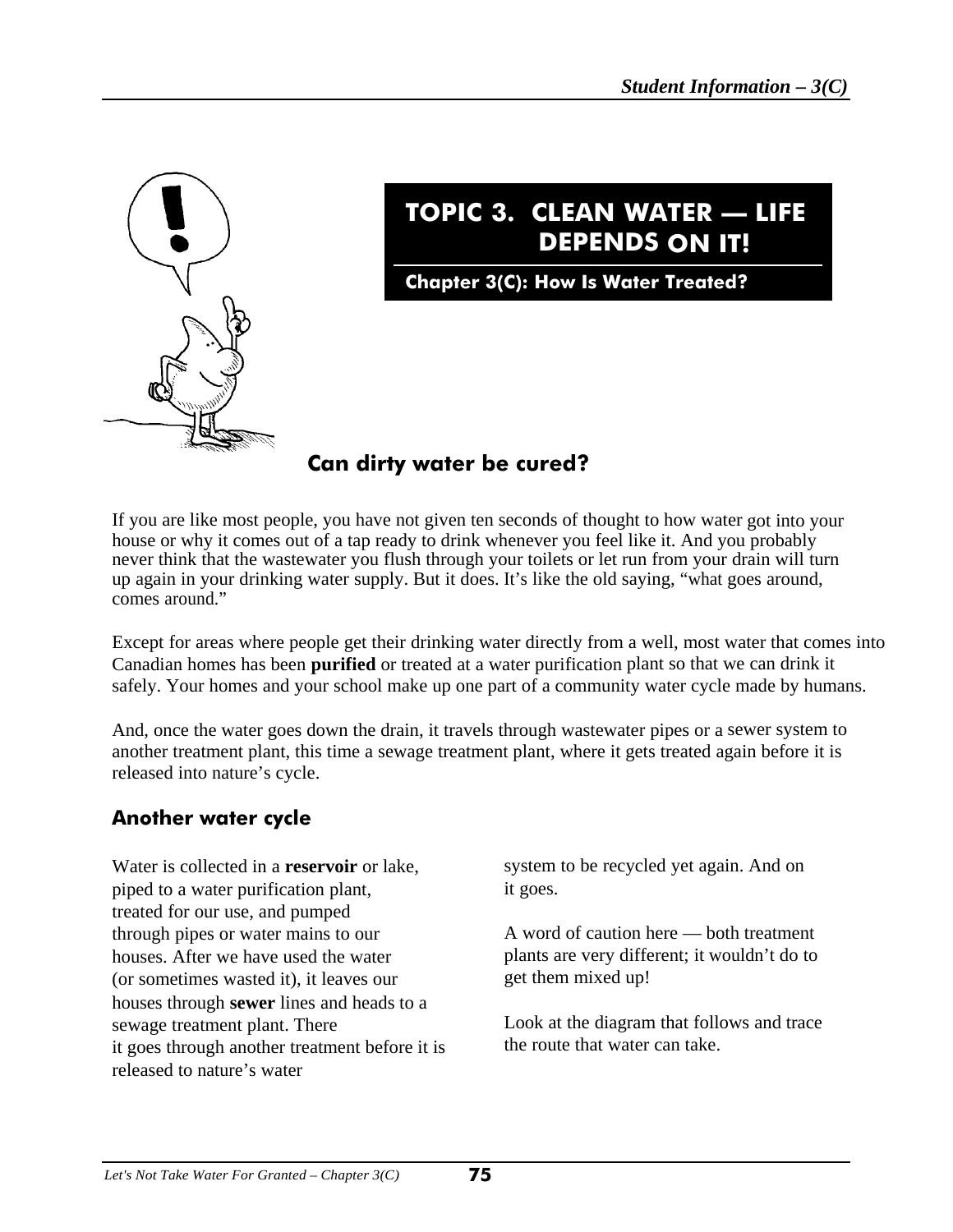

### **Municipal water supply and sewage treatment**

One example of another water cycle.

Other areas of Canada rely on individual wells and septic tanks — but this is still part of another cycle — from your well, to the taps in your house, and out to the septic tank.

## **A closer look at where your water comes from**

If you get a chance, try to visit a water purification plant and find out firsthand the treatment process water goes through before it begins its trip to the taps in your house or the water fountain at school. Remember, no matter how fresh water is, it usually picks up some impurities as it goes through the hydrologic cycle.

What happens in a water purification plant:

1. First there must be a source of water nearby. This could be a river or lake, or it could be a reservoir created by the building of a dam to hold the water back.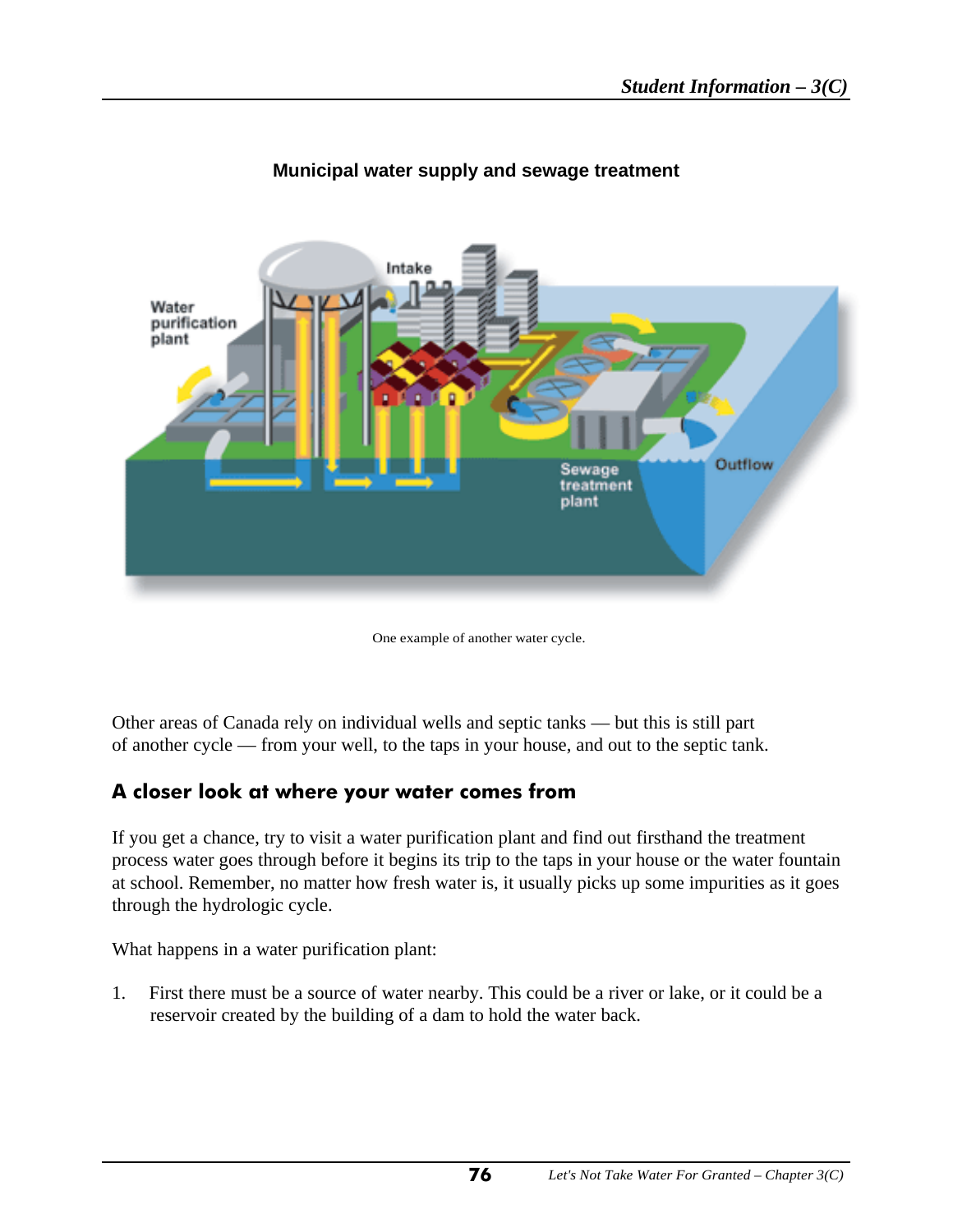- 2. As this water is needed, it is carried by pipes into a purification plant where it is made safe for drinking by going through the following treatments:
	- First of all, water is sprayed into The water then goes to a filter the air where it mixes with oxygen. This step is called grow which in turn sand, charcoal, and gravel. destroy some of the impurities.
	- where **alum** is added to the water. Alum forms sticky particles cling.  $\qquad \qquad \text{added.}$
	- In the next stage, **sedimentation**, these impurities settle to the bottom of a settling tank.
- tank where **filtration** occurs. Any impurities left in the water **aeration**. The oxygen helps are filtered out through layers of bacteria
- In many communities, **chlorine** • The next step is **coagulation** is added to the water to destroy any disease-causing germs that may remain; and in more and particles to which dirt and other more communities, **fluoride** is

When water has gone through these steps, it is ready for your use. The clean water is pumped to large storage tanks and from there it is pumped into pipes that carry it to your homes, schools, businesses and industries.

So, that's the first half of the community water cycle. What happens to the water after it has been used and leaves your house or school? This is where it gets the name "sewage" or "wastewater," and goes into another set of pipes to be taken to the sewage treatment plant. As the name tells you, this is where water gets another series of treatments before it is released back into the environment.

Let's hope that your community or city has a method to treat waste and that waste does not get dumped directly into the nearest body of water.

## **What happens next? A closer look at a sewage treatment plant**

Wastes can be easily removed from the majority of our homes, just the turn of a handle or tap and whoosh! It's gone. Where does it go from there? To a sewage



treatment plant where it goes through one or more of the following steps:

Primary treatment — sand, grit, and other solids are separated from the liquids by screens and settling tanks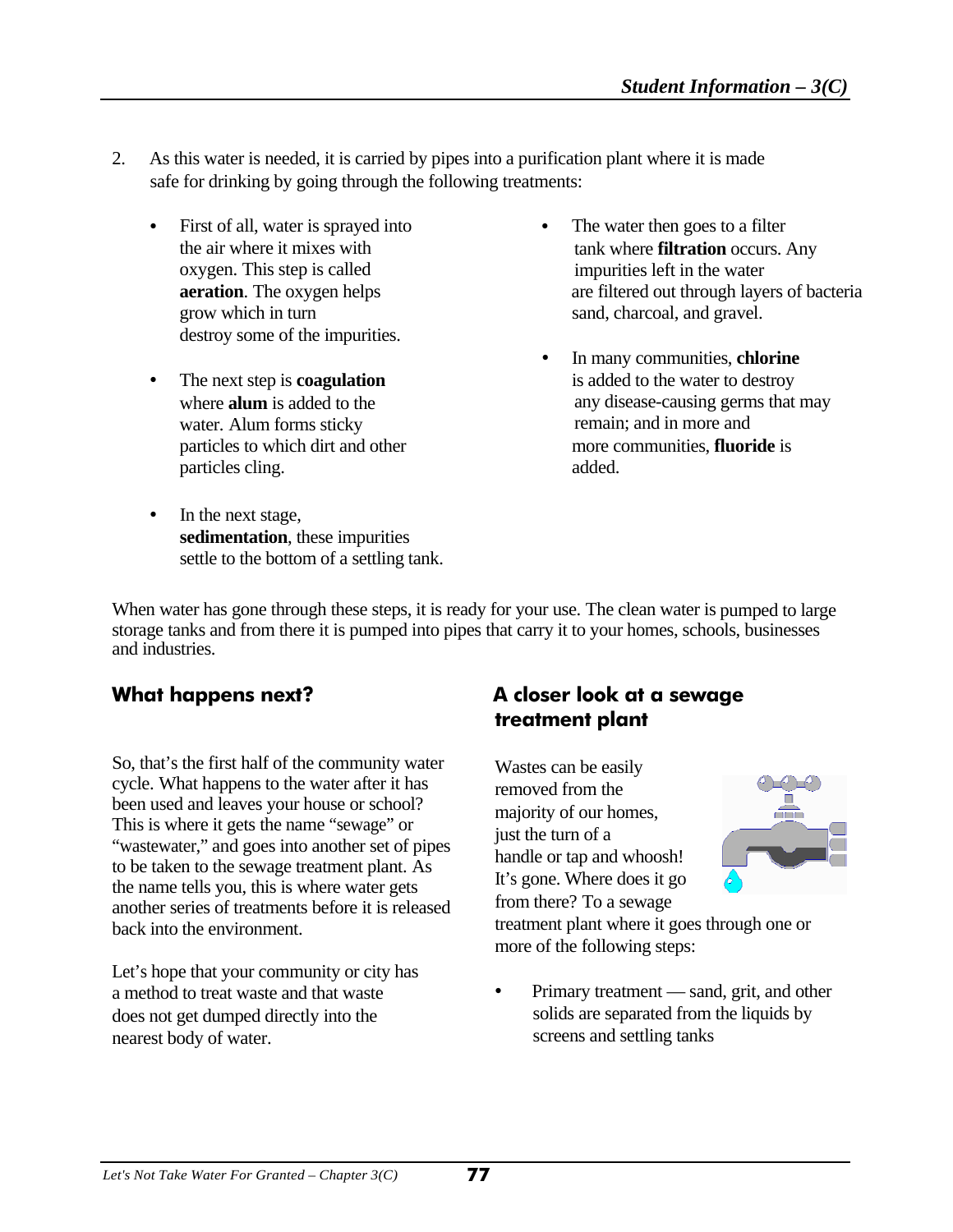- 
- Secondary treatment air is added Tertiary or advanced treatment (aeration) to stimulate the growth of chemicals are added which remove bacteria to consume most of the nutrients that stimulate algae (tiny remaining waste materials plants that use up oxygen needed by fish)

Sludge is what is left behind after wastewater is treated. When harmful microorganisms are removed, sludge is either burned, taken to landfills, or used to condition soil.

Processed wastewater is called **effluent** or "greywater." It is disinfected, tested, and returned to rivers and streams where the cycle begins again.



**Typical sewage treatment process in Canadian municipalities**

One example of wastewater treatment

You would not want to drink this processed wastewater right away. But by the time it comes gushing out of your taps again it has been given one more thorough cleansing back at the water purification plant. Remember, don't get the two treatment plants mixed up!

As a human race, we haven't looked after water very well. You've seen how we have spoiled the pristine quality of many lakes and rivers, and you know we would not be very healthy if we had to drink water straight from the lakes or rivers on our doorsteps. Fortunately, this is not the case. Our own water cycle (water purification and sewage treatment plants) helps keep us free from diseases which trouble developing countries.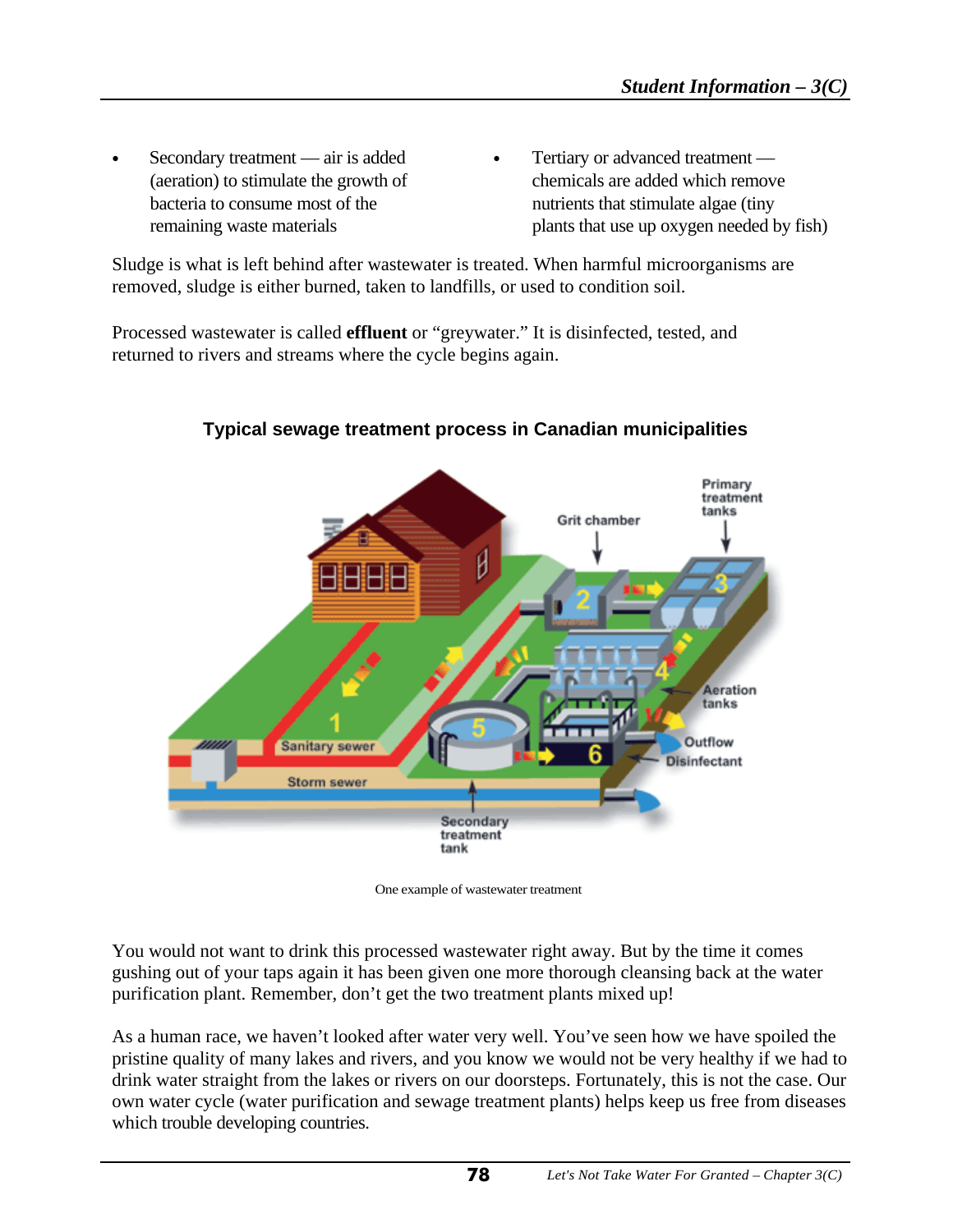

One of the best field trips some of us have been on hasn't really been to a field. Quite the contrary. It has been to a sewage treatment plant. Ask your teacher if you can arrange a tour to such a plant or to a water purification plant.

can find about these plants. these pipes. Is this the case where you Prepare questions in advance so that live? you can learn what it is you wish to

For example, how many kilometres of shouldn't they be used? sewer pipes or water mains service the area where you live? How much does it Contact the proper authorities. If a field cost? Find out about the taxes charged trip is not possible, invite a speaker to to individual houses. How many visit your class. You will probably find people work in a plant? What do they that most water supply agencies are do? very eager to talk about these issues as

In many cities the water mains or many areas in Canada. **infrastructures** are getting old and

Plan your trip. Review any information worn out. The costs are high to replace you

know. What about lead pipes? Are these being used where you live? Why? Why

they are becoming serious problems in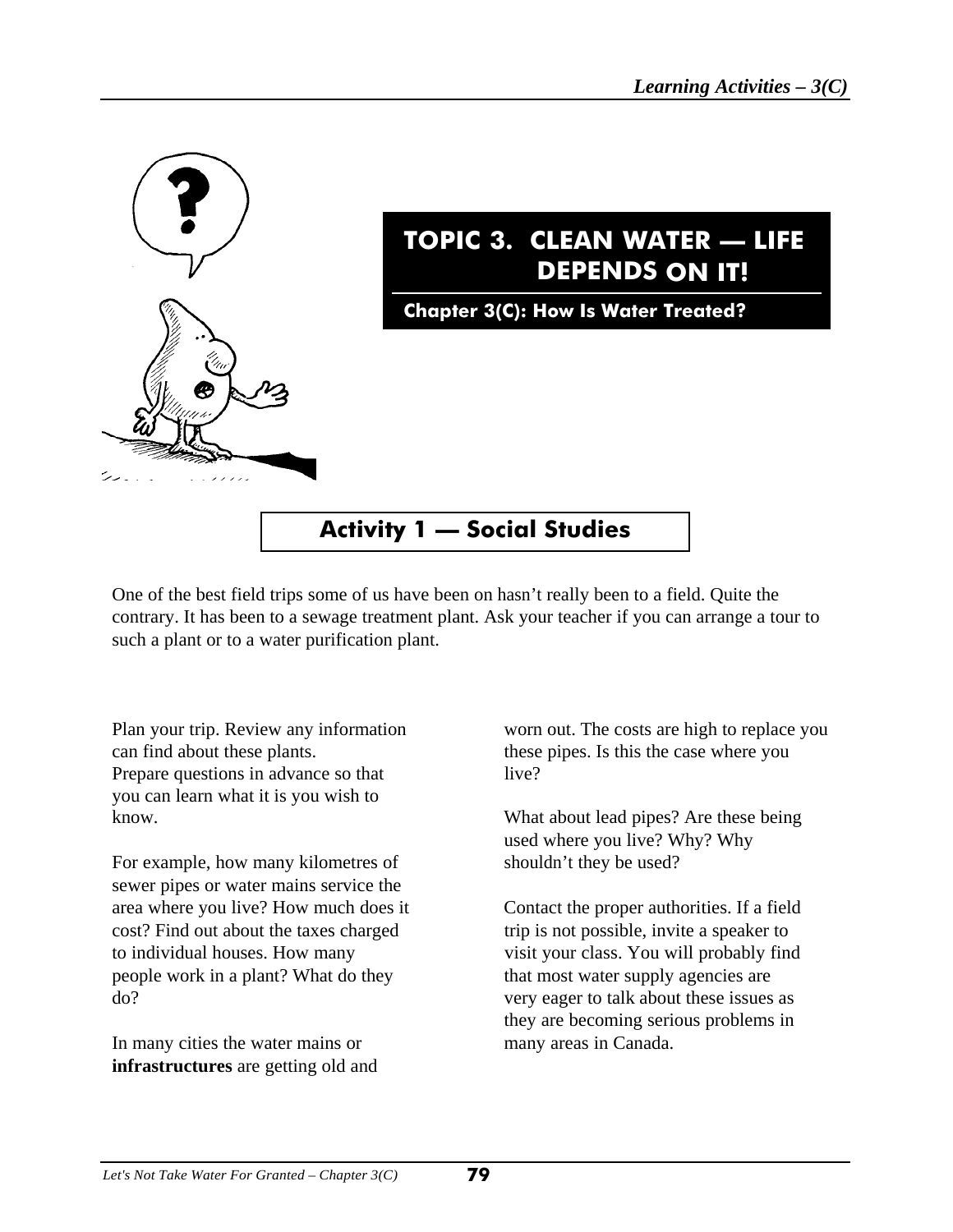## **Activity 2 — Environmental Studies**

In Ocala, Florida, the municipality has a Check to see if some industries reuse great use for its "greywater," which is water within their complexes before water that has gone through a treatment releasing it to the sewage treatment but is not good enough for humans to plant. drink. The city officials there just direct it is used to water the greens and use "fresh water" from our water the fairways. purification plants to water our lawns,

Is there a similar program where you Can't we use greywater? How much live? Could there be? Is this a good use would this save in tax dollars? of processed water?

this water to their municipal golf course Think about it. Do we really need to where wash our cars, and flush our toilets?

## **Activity 3 –– Language Arts**

You would be surprised at the number of cities and communities in Canada which dump untreated wastewater straight into the harbour or nearest body of water. It's not a pretty sight. In Great Britain, for example, where many beaches on the ocean are becoming too polluted to swim in because of untreated waste, one solution was to build longer sewer pipes and dump the waste farther out at sea! What do you think of that solution?

Research to find out where in Canada untreated waste is dumped directly into the ocean or nearest body of water. Write about it. Find out why these places do not have sewage treatment plants. In one Canadian city, everybody wants such a plant but nobody wants it near them. This is called NIMBY, an acronym for "Not in my back yard," or GOOMBY, "Get out of my back yard."

Become a community activist. Write a letter to your municipality or newspaper about NIMBYs or GOOMBYs in your region.



Think up your own acronym for people who do not want to become good environmental citizens.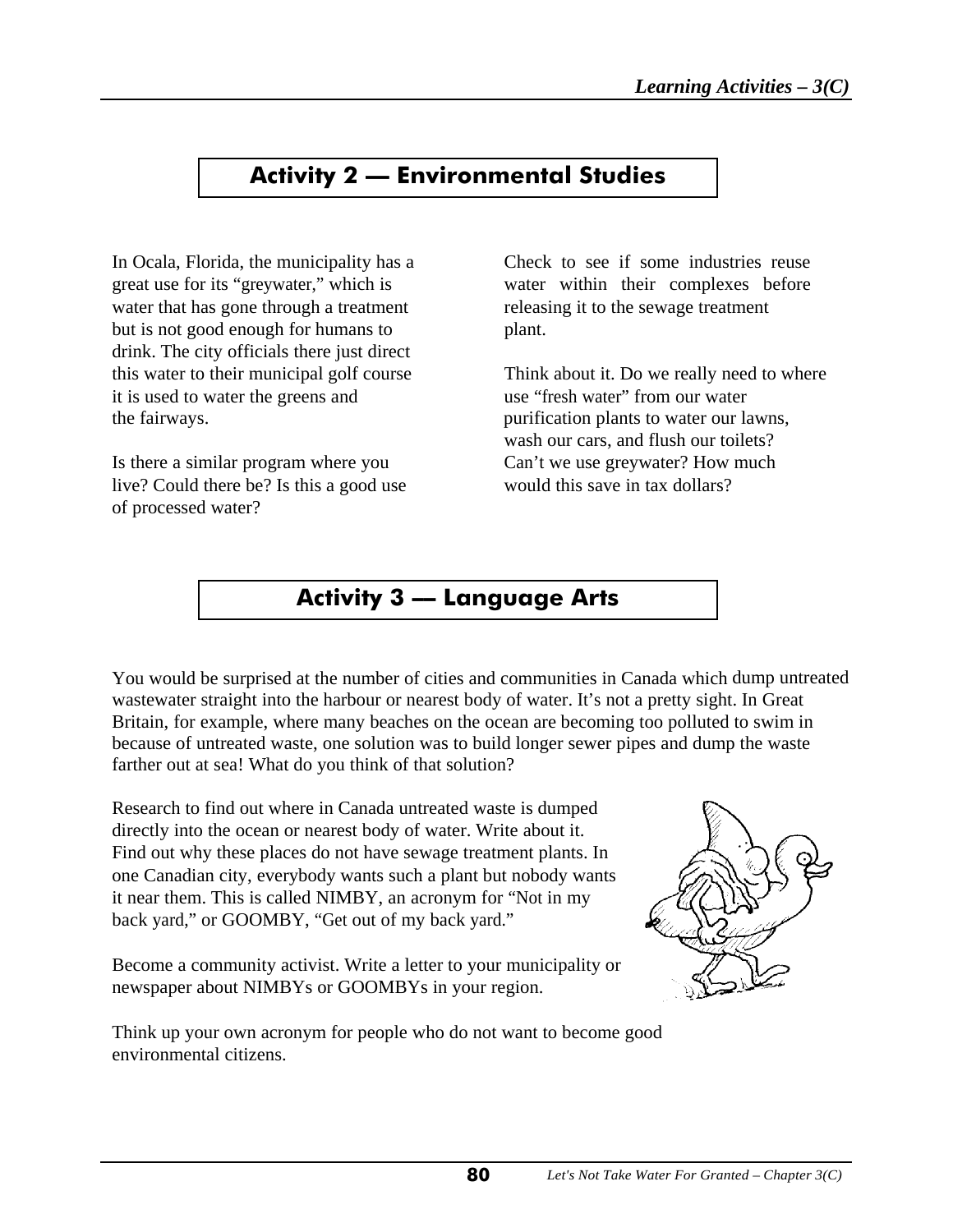Option: Imagine that you are a river flowing through one of those communities. Write a short story or a couple of paragraphs describing how it feels to you to have all this junk dumped in the middle. Be imaginative!

Think about some questions you would like to ask those people who continue to allow the dumping of raw sewage into water bodies.



Research to discover why old-fashioned lead pipes are a problem. What damage have they caused? What can be done about them? What can they be replaced with? What kinds of pipes service your community?



**Activity 5 — Environmental Studies, Art**

Trace your own community water cycle. If you are like most people, you have no idea of the route water takes to get to your house and the route wastewater takes when it leaves your house and goes to the treatment plant.

Find out from your local water works department and draw your own diagram showing the class where water comes from and where wastes go.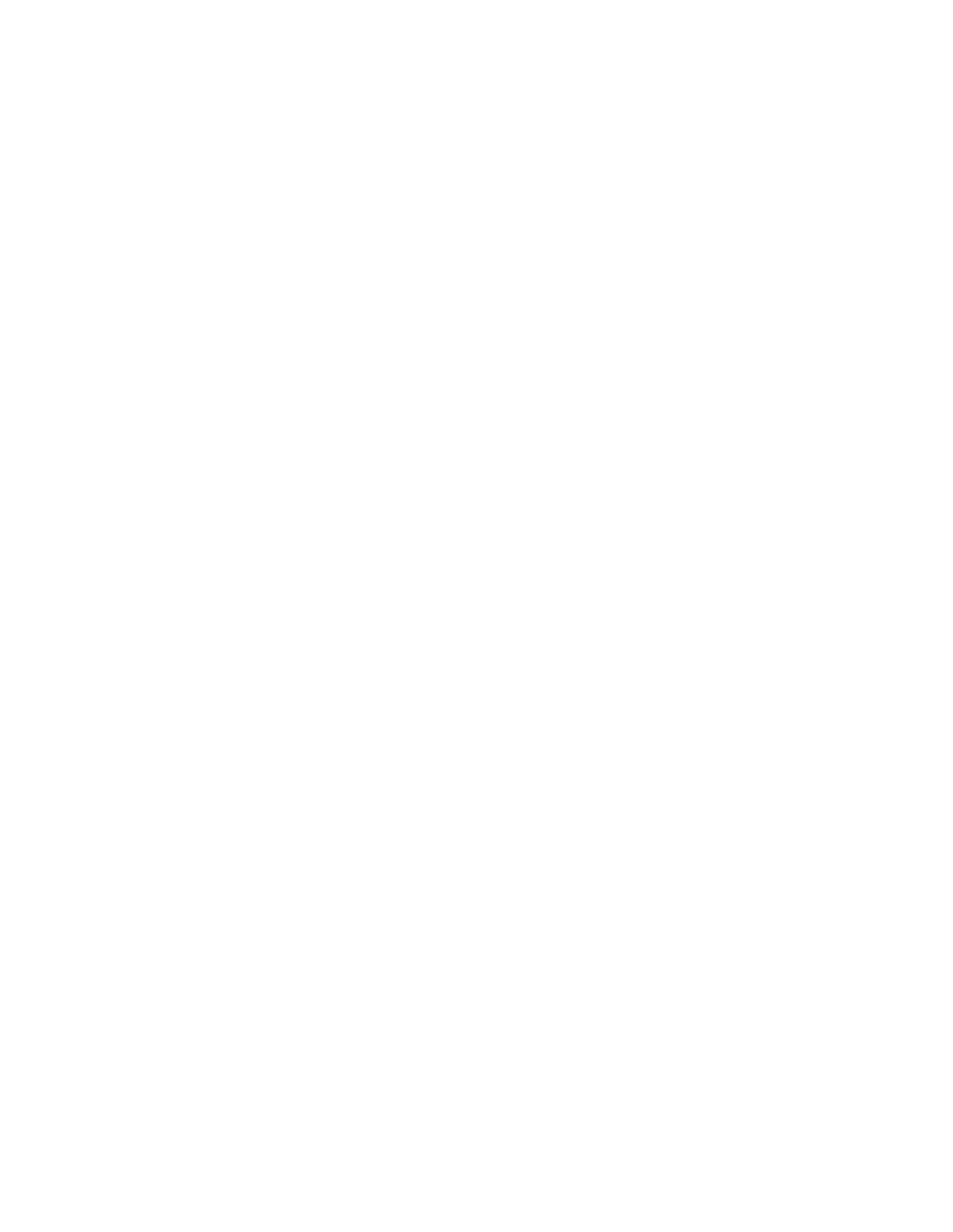## **TEST 2 Crossword Puzzle**





#### **Across Down**

- 2. Another word for pollute.<br>3. We need to our water.
- We need to our water before we drink it.
- 4. A person swallows water or <u>it</u>.
- 5. A step in water treatment where particles in water cling together.<br>9. Method by which far
- Method by which farmers water their crops.
- 11. Name for pipe that carries water to your home.
- 13. Lake Huron is one of the *Lakes*.
- 16. Water leaves the house by going down the 10. Rainwater contaminated by pollution from
- 
- 17. Pipes that carry wastewater from your home. 12. Frozen water.<br>18. Our water is usually purified in a treatment 14. Process where

| 1.             | A in your pipes wastes water.                |
|----------------|----------------------------------------------|
| 2.             | The hydrologic or water .                    |
| 5.             | Chemical element used in water purification. |
| 6.             | A chemical added in water treatment to help  |
|                | particles cling together.                    |
| 7.             | When we need water, we turn on the           |
| 8.             | Canada has less than percent of the          |
|                | world's freshwater supply.                   |
| 1 <sub>0</sub> | Doinwater contaminated by pollution from     |

- industry (two words).
- 
- 18. Our water is usually purified in a treatment 14. Process where oxygen is added to water in a treatment plant.<br>
15. In many rural area
	- In many rural areas, wastewater goes into Tanks.
	- 19. A chemical substance which can harm organisms.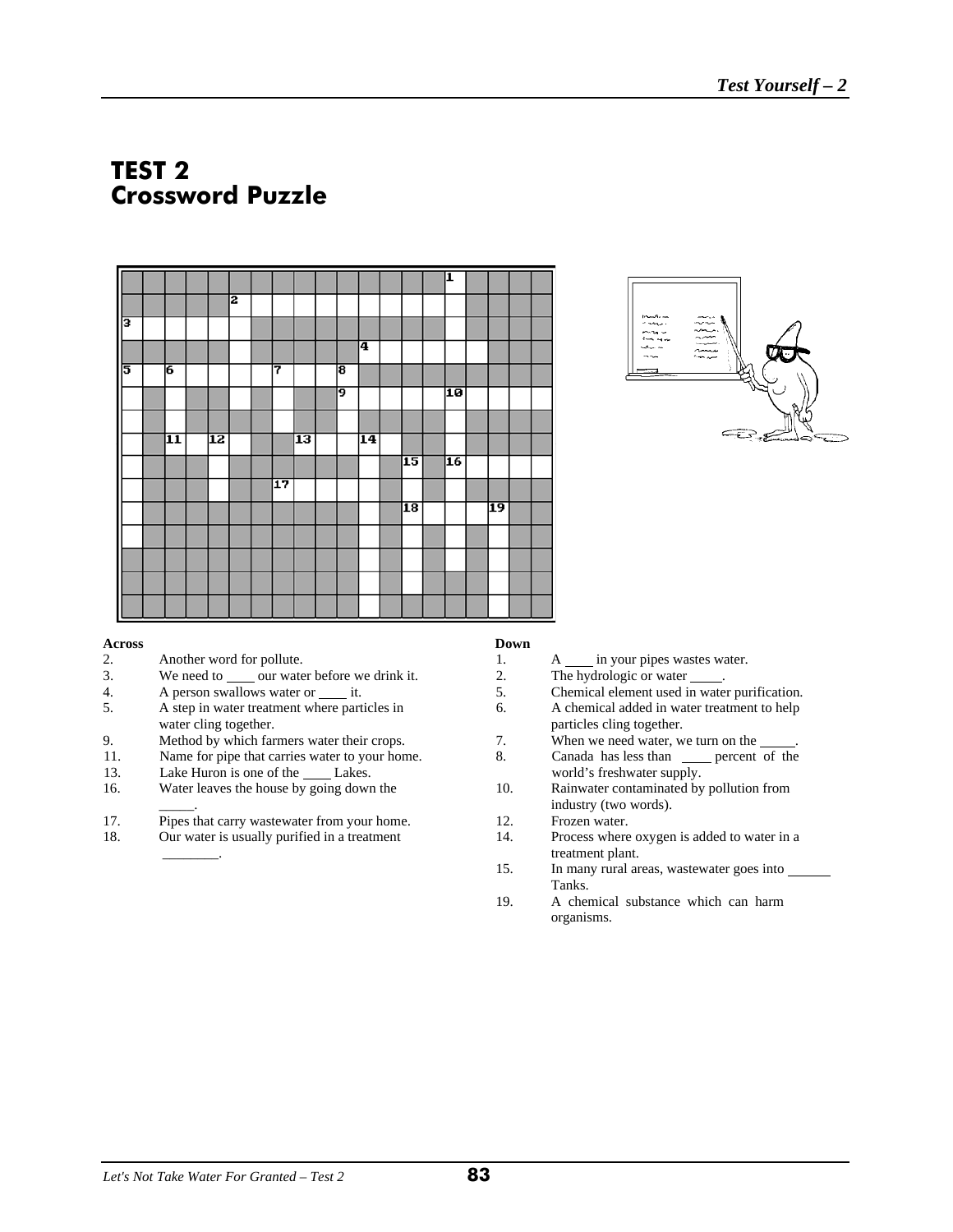#### **True or False**

- **T F** 1. On the prairies, pulp and paper industries use the most water.
- **T F** 2. Another name for wastewater is sewage.
- **T F** 3. Once wastewater is treated, it is released into rivers and streams.
- **T F** 4. Water is purified for our drinking purposes at a sewage treatment plant.
- **T F** 5. All Canadian households have their own septic tanks.
- **T F** 6. All wastewater in Canada is treated before it is released back into nature.
- **T F** 7. Rainwater stands at 0 on the pH scale.
- **T F** 8. Acid rain falling in Canada comes from Canadian and American industries.
- **T F** 9. Effluent and greywater mean the same thing.
- **T F** 10. Oxygen is added to water in a treatment plant during the sedimentation stage.

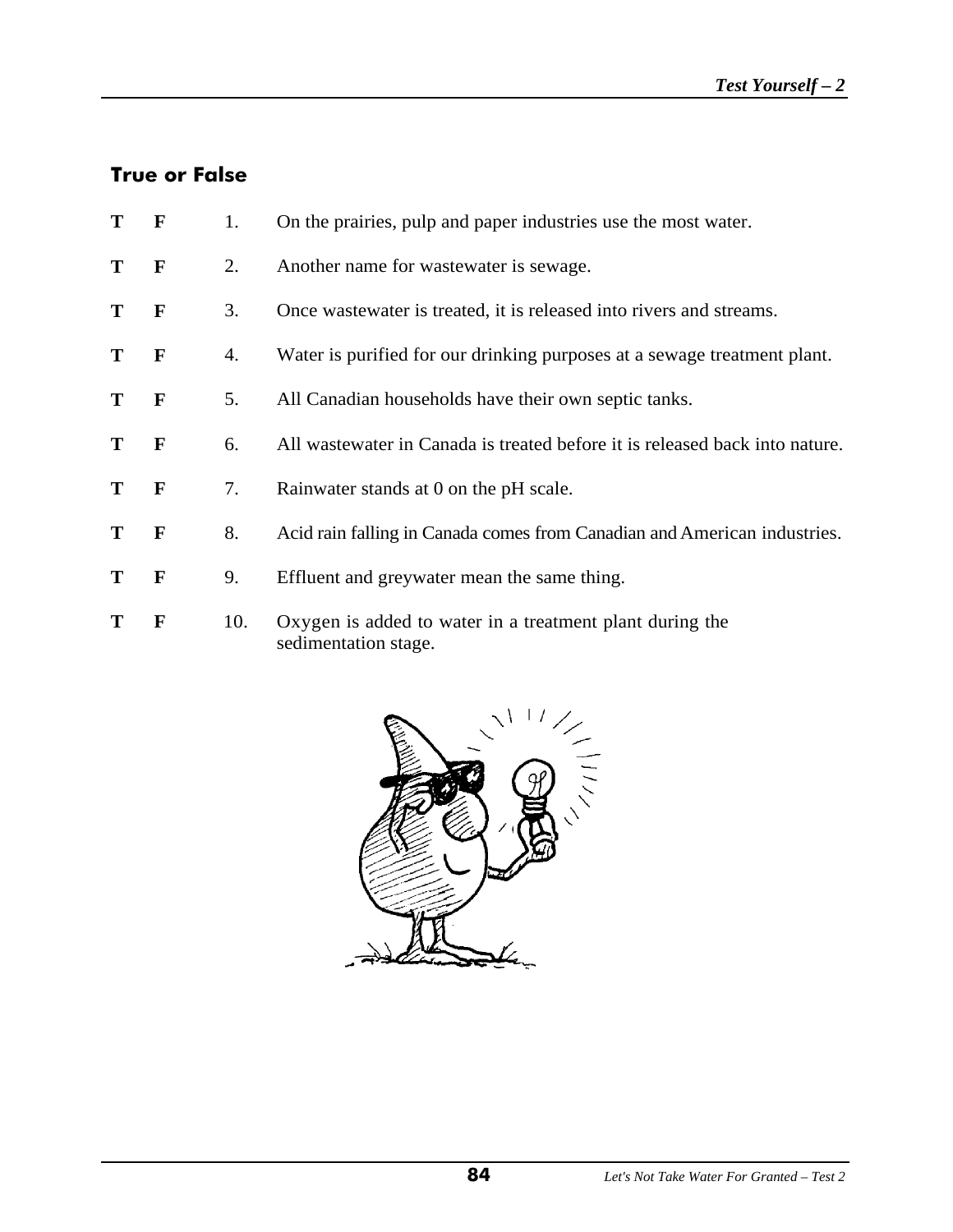## **Match the Meanings**

Show that you understand what happens in water purification and sewage treatment plants.

| 1. | coagulation       | ( )   | impurities percolate through layers of sand, charcoal<br>and gravel              |
|----|-------------------|-------|----------------------------------------------------------------------------------|
| 2. | sedimentation     | ( )   | what is left behind after wastewater is treated                                  |
| 3. | filtration        | ( )   | purifying chemicals are added to water before it goes to<br>your home            |
| 4. | aeration          | ( )   | alum is added to the water causing dirt and other<br>particles to stick together |
| 5. | sludge            | ( )   | water is sprayed into the air where it mixes with<br>oxygen                      |
| 6. | primary treatment | ( )   | impurities settle to the bottom of the tank                                      |
| 7. | chlorination      | $($ ) | stage at which solids are separated from liquids in<br>wastewater treatment      |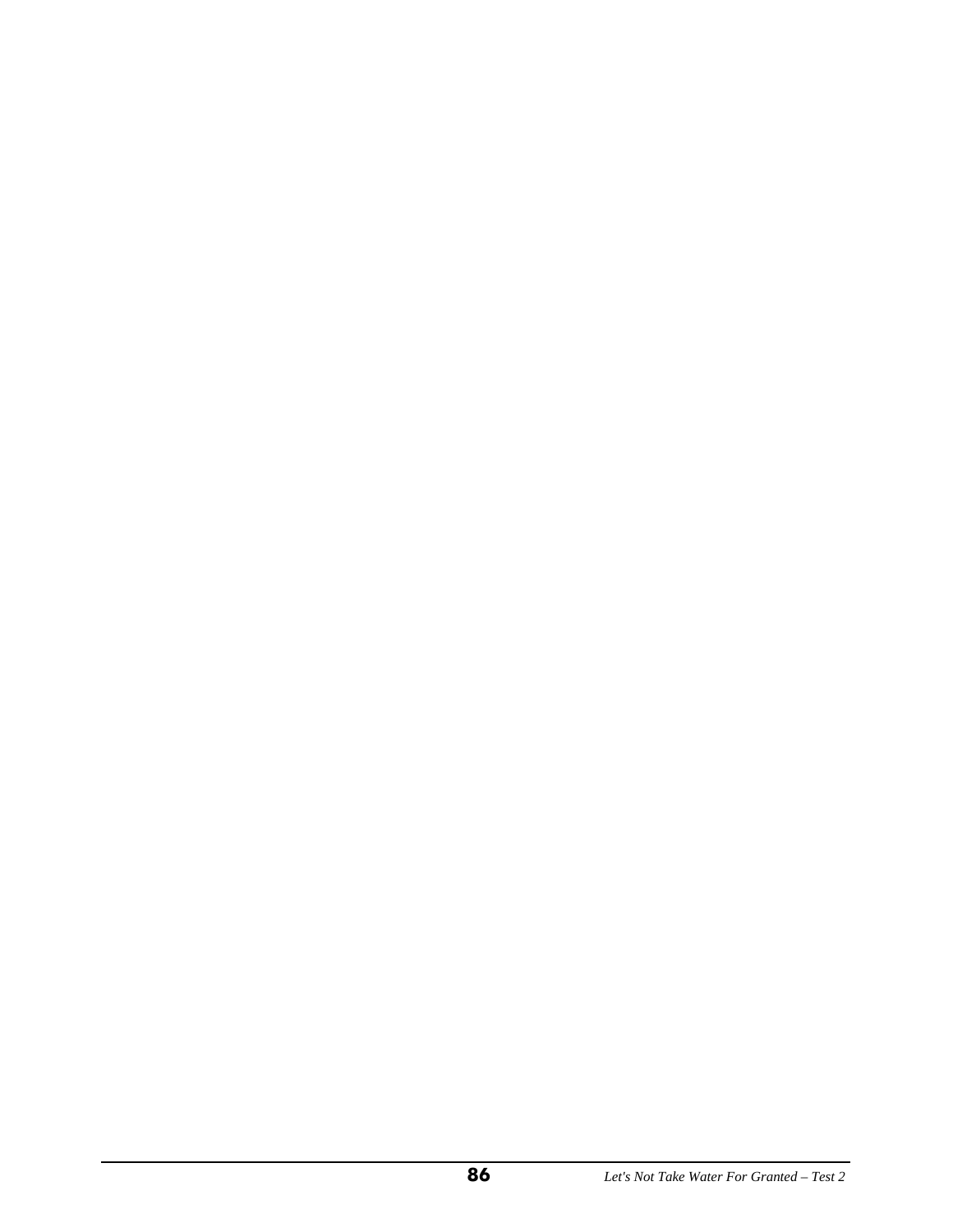# **TEST 2 Crossword Puzzle**





**Figure 1** 

## **True or False**

- 1. **False**. On the prairies, irrigation uses the most water.
- 2. **True**. Another name for wastewater is sewage.
- 3. **True**. Once wastewater is treated, it is released into rivers and streams.
- 4. **False**. Water is purified for our drinking purposes at a water purification plant.
- 5. **False**. Most Canadian households do not have their own septic tanks.
- 6. **False**. Some wastewater in Canada is not treated before it is released back into nature.
- 7. **False**. Rainwater stands at 5.5 on the pH scale.
- 8. **True**. Acid rain falling in Canada comes from Canadian and American industries.
- 9. **True**. Effluent and greywater mean the same thing.
- 10. **False**. Oxygen is added to water in a treatment plant during the aeration stage.